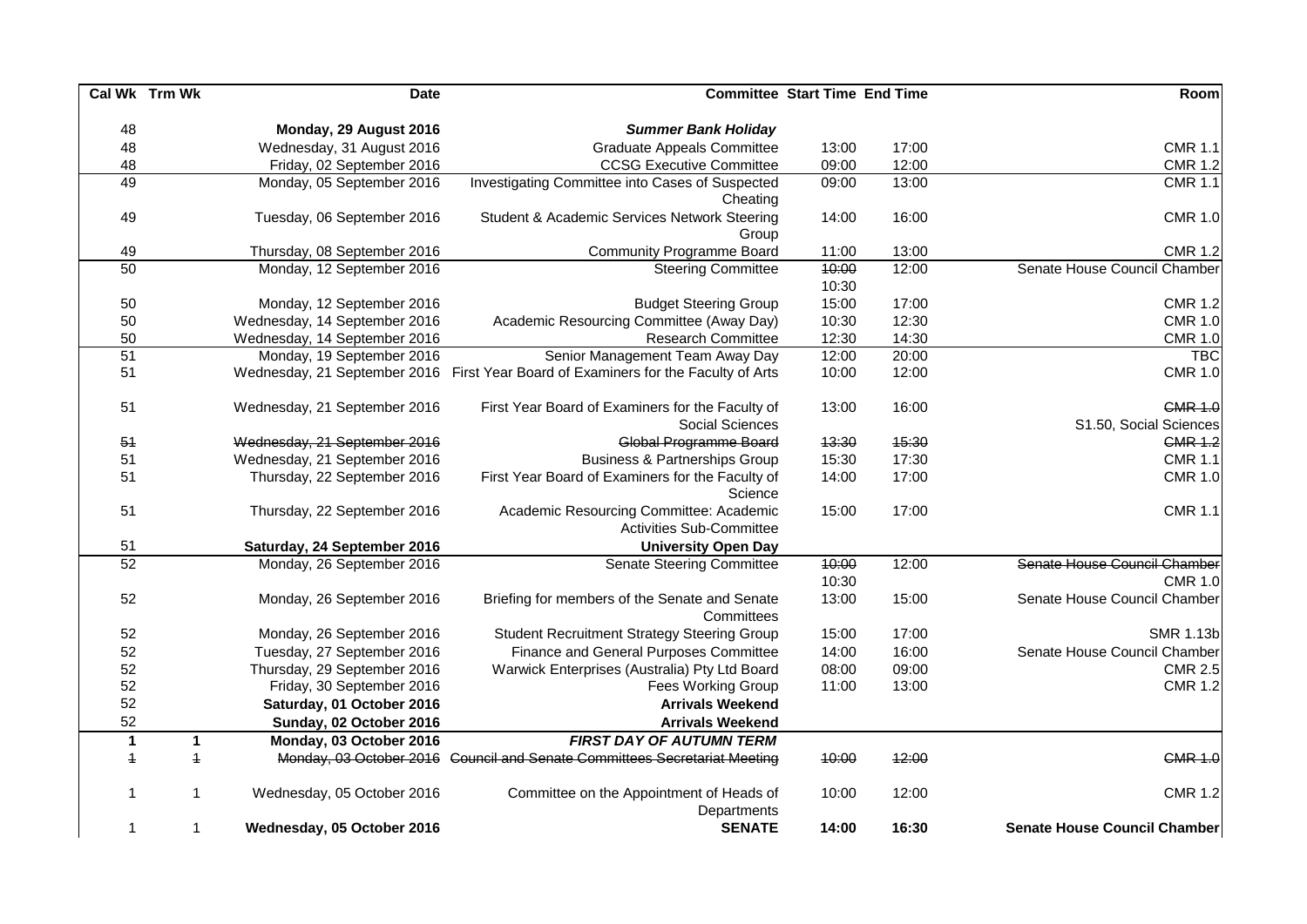|                           | Cal Wk Trm Wk             | <b>Date</b>                | <b>Committee Start Time End Time</b>                                                                                                                                               |                |       | Room                                |
|---------------------------|---------------------------|----------------------------|------------------------------------------------------------------------------------------------------------------------------------------------------------------------------------|----------------|-------|-------------------------------------|
| -1                        |                           | Thursday, 06 October 2016  | <b>Capital Space and Amenities Group</b>                                                                                                                                           | 10:00          | 12:00 | <b>CMR 1.2</b>                      |
| $\overline{1}$            |                           | Thursday, 06 October 2016  | <b>Board of Graduate Studies</b>                                                                                                                                                   | 12:30          | 16:00 | <b>CMR 1.0</b>                      |
| $\overline{1}$            |                           | Friday, 07 October 2016    | <b>CCSG Executive Committee</b>                                                                                                                                                    | 09:00          | 12:00 | <b>CMR 1.2</b>                      |
| $\overline{2}$            | $\overline{2}$            | Monday, 10 October 2016    | <b>Steering Committee</b>                                                                                                                                                          | 40:00<br>10:30 | 12:00 | Senate House Council Chamber        |
| $\overline{c}$            | $\overline{c}$            | Monday, 10 October 2016    | Administrative and Professional Services Group                                                                                                                                     | 12:00          | 14:00 | Senate House Council Chamber        |
| $\overline{\mathbf{c}}$   | $\overline{2}$            | Monday, 10 October 2016    | University Health & Safety Committee                                                                                                                                               | 14:00          | 16:00 | <b>CMR 1.0</b>                      |
| $\boldsymbol{2}$          | $\overline{c}$            | Thursday, 13 October 2016  | <b>Operational Risk Management Group</b>                                                                                                                                           | 10:00          | 12:00 | <b>CMR 1.0</b>                      |
| $\overline{c}$            | $\overline{2}$            | Thursday, 13 October 2016  | University Genetic Modification and Biosafety<br>Committee                                                                                                                         | 14:00          | 16:00 | <b>CMR 1.0</b>                      |
| $\overline{2}$            | $\overline{a}$            | Thursday, 13 October 2016  | University of Warwick International Foundation                                                                                                                                     | 14:00          | 17:00 | <b>CMR 1.1</b>                      |
|                           |                           |                            | Programme Board of Studies                                                                                                                                                         |                |       |                                     |
| $\sqrt{3}$                | $\mathbf{3}$              | Monday, 17 October 2016    | Research Governance and Ethics Committee                                                                                                                                           | 14:00          | 16:00 | <b>CMR 1.1</b>                      |
| $\mathbf{3}$              | $\mathbf{3}$              | Tuesday, 18 October 2016   | Graduate Studies Committee of the Board of the<br><b>Faculty of Social Sciences</b>                                                                                                | 10:30          | 12:30 | S2.77                               |
| $\mathbf{3}$              | $\ensuremath{\mathsf{3}}$ | Tuesday, 18 October 2016   | University of Warwick Science Park Board                                                                                                                                           | 13:30          | 14:30 | <b>CMR 1.1</b>                      |
| 3                         | $\mathbf{3}$              | Tuesday, 18 October 2016   | University of Warwick Science Park Concepts Ltd                                                                                                                                    | 14:30          | 15:00 | <b>CMR 1.1</b>                      |
| 3                         | 3                         | Tuesday, 18 October 2016   | University of Warwick Science Park Innovation<br>Centre Ltd, University of Warwick Science Park<br>Foundation and University of Warwick Science<br>Business Innovation Centre Ltd. | 15:00          | 17:00 | <b>CMR 1.1</b>                      |
| $\mathbf{3}$              | 3                         | Tuesday, 18 October 2016   | Graduate Studies Committee of the Board of the<br><b>Faculty of Medicine</b>                                                                                                       | 14:00          | 16:00 | <b>Warwick Medical School</b>       |
| 3                         | 3                         | Wednesday, 19 October 2016 | Graduate Studies Committee of the Board of the<br><b>Faculty of Arts</b>                                                                                                           | 14:00          | 16:00 | <b>CMR 1.2</b>                      |
| $\mathbf{3}$              | 3                         | Wednesday, 19 October 2016 | Graduate Studies Committee of the Board of the<br><b>Faculty of Science</b>                                                                                                        | 14:00          | 16:00 | <b>CMR 1.0</b>                      |
| $\mathbf{3}$              | 3                         | Wednesday, 19 October 2016 | Audit and Risk Committee                                                                                                                                                           | 10:30          | 14:00 | <b>SMR 1.13b</b>                    |
| $\mathbf{3}$              | 3                         | Wednesday, 19 October 2016 | <b>Nominations Committee</b>                                                                                                                                                       | 14:00          | 15:00 | <b>SMR 1.13b</b>                    |
| $\ensuremath{\mathsf{3}}$ | 3                         |                            | Wednesday, 19 October 2016 Legal Briefing: Supporting Statutory Committees                                                                                                         | 15:00          | 16:00 | <b>Senate House Council Chamber</b> |
| 3                         | 3                         | Wednesday, 19 October 2016 | <b>Council Induction and Briefing for Council</b><br><b>Members</b>                                                                                                                | 16:30          | 18:00 | <b>TBC</b>                          |
| $\ensuremath{\mathsf{3}}$ | 3                         | Wednesday, 19 October 2016 | <b>Joint Council and Senate Event</b>                                                                                                                                              | 18:00          | 21:30 | <b>TBC</b>                          |
| $\ensuremath{\mathsf{3}}$ | $\ensuremath{\mathsf{3}}$ | Thursday, 20 October 2016  | <b>COUNCIL</b>                                                                                                                                                                     | 09:00          | 14:00 | <b>Senate House Council Chamber</b> |
| $\ensuremath{\mathsf{3}}$ | 3                         | Thursday, 20 October 2016  | University Health & Safety Executive Committee                                                                                                                                     | 14:00          | 16:00 | <b>CMR 1.2</b>                      |
| 3                         | 3                         | Thursday, 20 October 2016  | <b>Academic Staff Committee</b>                                                                                                                                                    | 14:30          | 16:30 | <b>CMR 1.0</b>                      |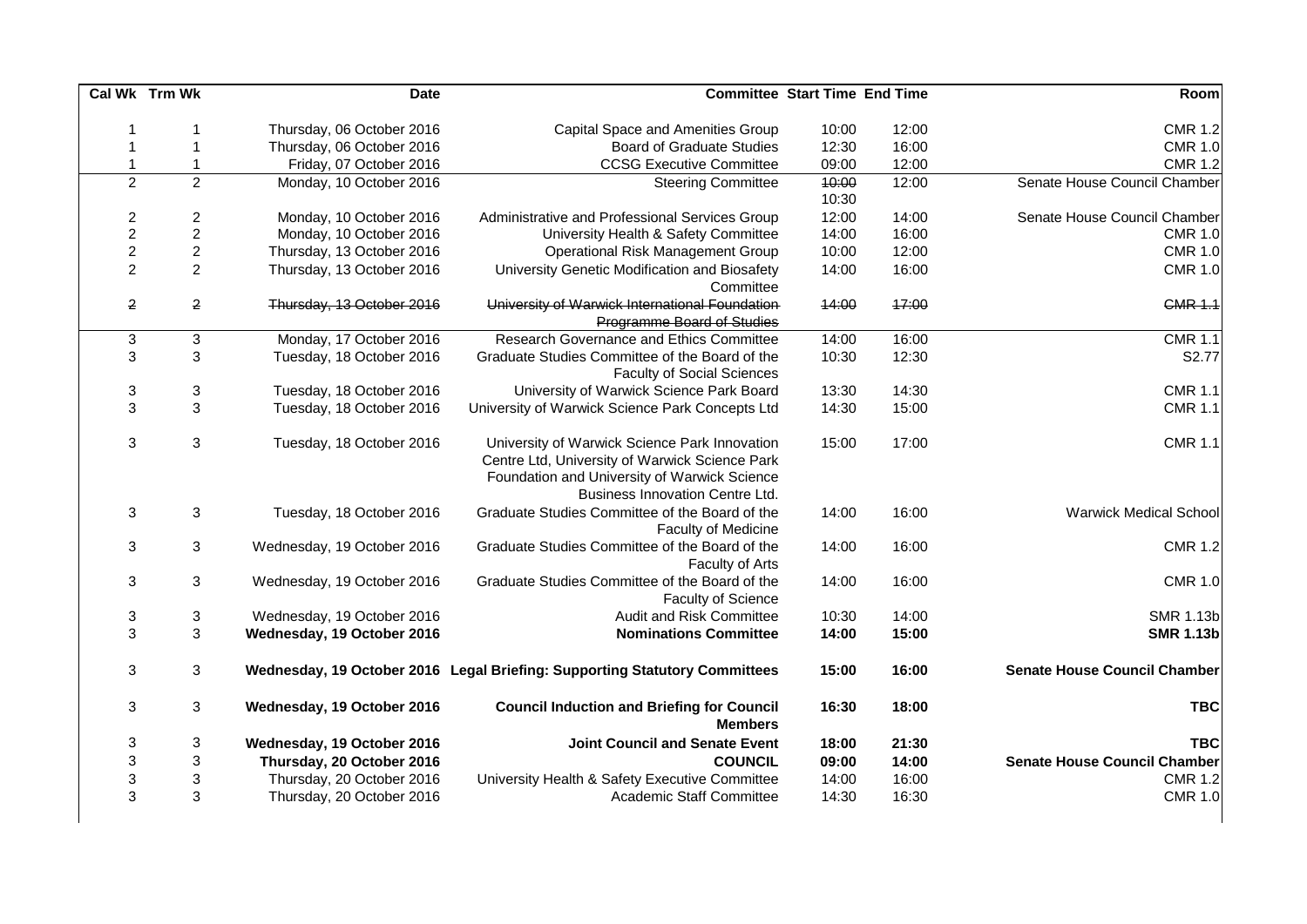|                                  | Cal Wk Trm Wk             | <b>Date</b>                                            |                                                                                                                                        | <b>Committee Start Time End Time</b> |                | Room                                                          |
|----------------------------------|---------------------------|--------------------------------------------------------|----------------------------------------------------------------------------------------------------------------------------------------|--------------------------------------|----------------|---------------------------------------------------------------|
| $\sqrt{3}$                       | $\ensuremath{\mathsf{3}}$ | Saturday, 22 October 2016                              | <b>University Open Day</b>                                                                                                             |                                      |                |                                                               |
| $\overline{4}$                   | $\overline{4}$            | Monday, 24 October 2016                                | <b>Steering Committee</b>                                                                                                              | 40:00<br>10:30                       | 12:00          | <b>CMR 1.0</b>                                                |
| 4                                | 4                         | Monday, 24 October 2016                                | Heads of Departments Forum Away Day                                                                                                    | 13:00                                | 17:00          | Senate House Council Chamber<br>WLT, Westwood Teaching Centre |
| 4                                | 4                         | Wednesday, 26 October 2016<br>Tuesday, 25 October 2016 | Academic Staff Committee (VCAG)                                                                                                        | 09:00<br>11:00                       | 42:00<br>14:00 | <b>CMR 1.0</b><br><b>CMR 1.1</b>                              |
| 4                                | 4                         | Tuesday, 25 October 2016                               | Undergraduate Studies Committee of the Board of<br>the Faculty of Social Sciences                                                      | 14:00                                | 16:00          | S1.50                                                         |
| $\overline{4}$                   | 4                         | Tuesday, 25 October 2016                               | Undergraduate Studies Committee of the Board of<br>the Faculty of Medicine                                                             | 14:00                                | 16:00          | <b>Warwick Medical School</b>                                 |
| 4                                | 4                         | Tuesday, 25 October 2016                               | <b>Academic Resourcing Committee</b>                                                                                                   | 14:00                                | 17:00          | <b>CMR 1.0</b>                                                |
| $\overline{4}$                   | $\overline{4}$            | Wednesday, 26 October 2016                             | Undergraduate Studies Committee of the Board of<br>the Faculty of Arts                                                                 | 14:00                                | 16:00          | <b>CMR 1.1</b>                                                |
| 4                                | 4                         | Wednesday, 26 October 2016                             | Undergraduate Studies Committee of the Board of<br>the Faculty of Science                                                              | 14:00                                | 16:00          | <b>CMR 1.0</b>                                                |
| 4                                | 4                         | Wednesday, 26 October 2016                             | Warwick Ventures Limited Board                                                                                                         | 15:00                                | 16:30          | <b>CMR 1.2</b>                                                |
| $\overline{\mathbf{4}}$          | $\overline{4}$            | Thursday, 27 October 2016                              | Academic Quality and Standards Committee                                                                                               | 09:00                                | 12:00          | <b>CMR 1.0</b>                                                |
| $\overline{4}$                   | $\overline{\mathbf{4}}$   | Thursday, 27 October 2016                              | <b>CCSG Advisory Board</b>                                                                                                             | 13:00                                | 45:15          | <b>CMR 1.2</b>                                                |
| $\overline{4}$                   | $\overline{4}$            |                                                        | Thursday, 27 October 2016 Warwick University Training Ltd., Warwick University<br>Services Ltd. and Warwick University Enterprises Ltd | 15:15                                | 16:45          | <b>CMR 1.2</b>                                                |
|                                  |                           |                                                        | <b>Boards</b>                                                                                                                          |                                      |                |                                                               |
| $\overline{4}$<br>$\overline{5}$ | $\overline{5}$            | Friday, 28 October 2016<br>Monday, 31 October 2016     | Graduate Appeals Committee (if required)<br>Student & Academic Services Network Steering                                               | 09:00<br>10:00                       | 13:00<br>12:00 | <b>CMR 1.1</b><br><b>CMR 1.0</b>                              |
|                                  |                           | Monday, 31 October 2016                                | Group<br>Lord Rootes Memorial Fund Committee                                                                                           | 11:00                                | 13:00          | <b>CMR 1.2</b>                                                |
| $\sqrt{5}$<br>5                  | 5<br>$\sqrt{5}$           | Monday, 31 October 2016                                | Faculty of Medicine Lunch                                                                                                              | 12:00                                | 14:00          | <b>Warwick Medical School</b>                                 |
|                                  | 5                         | Monday, 31 October 2016                                | Faculty of Arts Lunch                                                                                                                  | 12:30                                | 14:00          | <b>CMR 1.0</b>                                                |
|                                  | $\mathsf{a}$              | Friday, 21 October 2016                                | Students' Union Liaison Group                                                                                                          | 10:00                                | 42:00          | Students' Union                                               |
|                                  | 5                         | Monday, 31 October 2016                                |                                                                                                                                        | 13:30                                | 15:30          |                                                               |
|                                  | 5                         | Monday, 31 October 2016                                | Board of the Faculty of Arts                                                                                                           | 14:00                                | 16:00          | <b>CMR 1.0</b>                                                |
|                                  | 5                         | Monday, 31 October 2016                                | Board of the Faculty of Medicine                                                                                                       | 14:00                                | 16:00          | <b>Warwick Medical School</b>                                 |
|                                  | 5                         | Tuesday, 01 November 2016                              | <b>Equality and Diversity Committee</b>                                                                                                | 14:00                                | 17:00          | <b>CMR 1.0</b>                                                |
|                                  | $\mathbf 5$               | Wednesday, 02 November 2016                            | Faculty of Science Lunch                                                                                                               | 12:30                                | 14:00          | <b>CMR 1.0</b>                                                |
| 5                                | 5                         | Wednesday, 02 November 2016                            | Board of the Faculty of Science                                                                                                        | 44:30<br>14:00                       | 16:30<br>16:00 | <b>CMR 1.0</b>                                                |
| $\overline{5}$                   | 5                         | Thursday, 03 November 2016                             | <b>Community Programme Board</b>                                                                                                       | 09:30                                | 44:30          | <b>CMR 1.0</b>                                                |
| $\overline{5}$                   | 5                         | Thursday, 03 November 2016                             | Faculty of Social Sciences Lunch                                                                                                       | 12:00                                | 13:30          | <b>CMR 1.0</b>                                                |
| 5                                | 5                         | Thursday, 03 November 2016                             | Board of the Faculty of Social Sciences                                                                                                | 14:00                                | 16:00          | <b>CMR 1.0</b>                                                |
| 5                                | 5                         | Thursday, 03 November 2016                             | <b>Arts Centre Board</b>                                                                                                               | 16:00                                | 17:30          | National Grid Room, Warwick Arts Centre                       |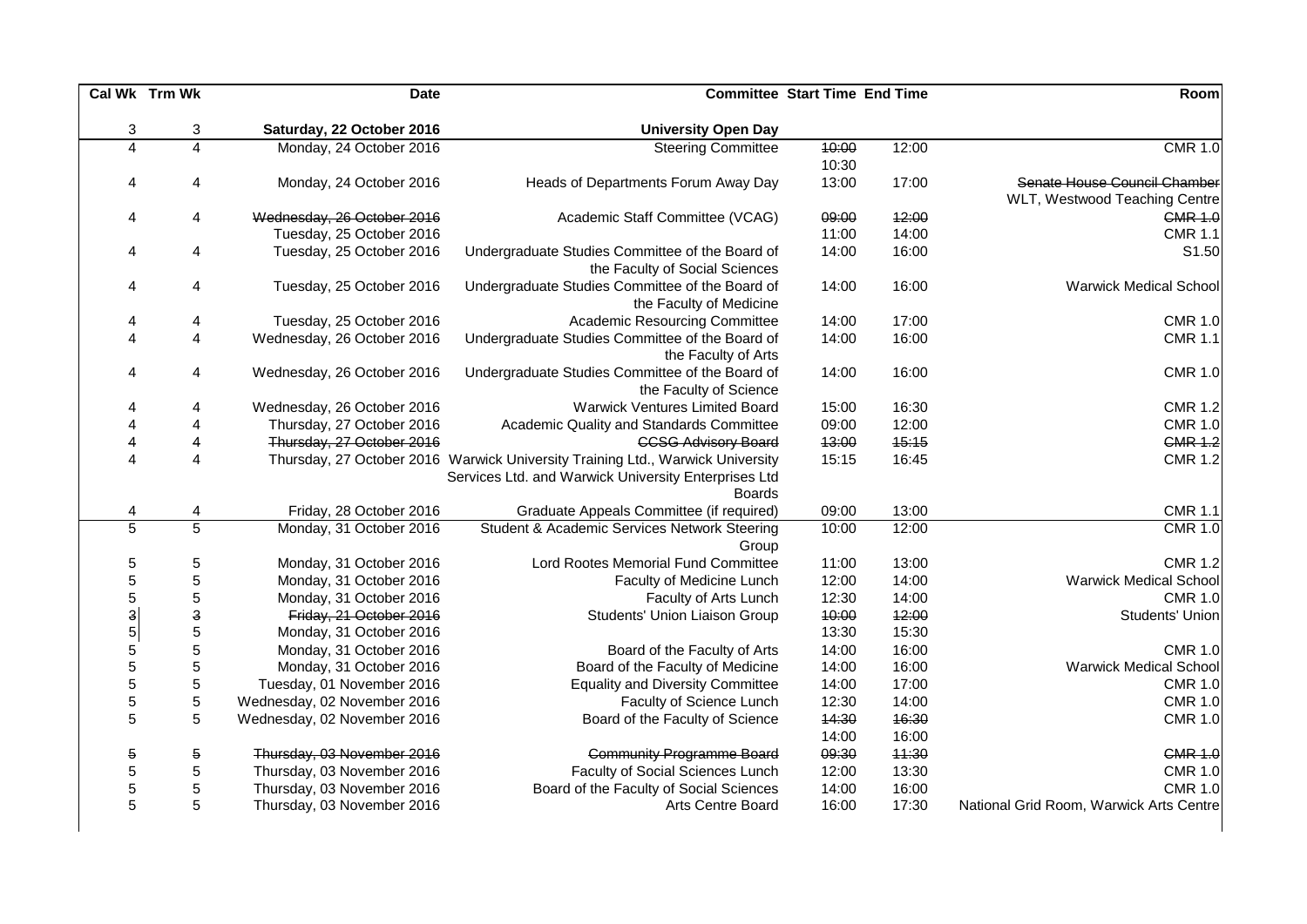|                  | Cal Wk Trm Wk    | <b>Date</b>                                              |                                                                                                                                     | <b>Committee Start Time End Time</b> |                | Room                                |
|------------------|------------------|----------------------------------------------------------|-------------------------------------------------------------------------------------------------------------------------------------|--------------------------------------|----------------|-------------------------------------|
| 5                | $\mathbf 5$      | Friday, 04 November 2016                                 | <b>CCSG Executive Committee</b>                                                                                                     | 09:00                                | 12:00          | <b>CMR 1.1</b>                      |
| $\overline{6}$   | $\overline{6}$   | Monday, 07 November 2016                                 | <b>Steering Committee</b>                                                                                                           | 40:00<br>10:30                       | 12:00          | Senate House Council Chamber        |
| 6                | 6                | Monday, 07 November 2016                                 | Administrative and Professional Services Group                                                                                      | 42:00<br>12:30                       | 14:00<br>14:30 | Senate House Council Chamber        |
| 6                | 6                | Monday, 07 November 2016                                 | <b>Warwick Learning Limited</b>                                                                                                     | 15:00                                | 16:00          | <b>CMR 1.1</b>                      |
| $\,6$            | $\,6$            | Monday, 07 November 2016                                 | <b>Student Recruitment Strategy Steering Group</b>                                                                                  | 15:00                                | 17:00          | <b>CMR 1.2</b>                      |
| $\mathbf 6$      | $\mathbf 6$      | Tuesday, 08 November 2016                                | <b>Investment Sub-Committee</b>                                                                                                     | 44:00                                | 43:00          | Senate House Council Chamber        |
| 6                | 6                | Tuesday, 08 November 2016                                | Finance and General Purposes Committee                                                                                              | 14:00                                | 16:30          | Senate House Council Chamber        |
| $\,6$            | 6                | Tuesday, 08 November 2016                                | Trustees of the University of Warwick Foundation<br>Fund                                                                            | 16:30                                | 17:30          | Senate House Council Chamber        |
| $\,6$            | 6                | Tuesday, 08 November 2016                                | Investigating Committee into Cases of Suspected<br>Cheating                                                                         | 13:00                                | 17:00          | <b>CMR 1.1</b>                      |
| $\,6\,$          | 6                | Wednesday, 09 November 2016                              | <b>University Estate Committee</b>                                                                                                  | 10:00                                | 12:00          | Senate House Council Chamber        |
| $\,6$            | $6\phantom{1}$   |                                                          | Thursday, 10 November 2016 Collaborative, Flexible and Distributed Learning Sub-<br>Committee of the Academic Quality and Standards | 09:00                                | 12:00          | <b>CMR 1.1</b>                      |
|                  |                  |                                                          | Committee                                                                                                                           |                                      |                | <b>SMR 1.13b</b>                    |
| 6                | 6<br>$\,6\,$     | Thursday, 10 November 2016<br>Thursday, 10 November 2016 | Global Programme Board                                                                                                              | 10:00                                | 12:00          | <b>CMR 1.2</b>                      |
| 6                |                  |                                                          | Investigating Committee into Cases of Suspected<br>Cheating                                                                         | 13:00                                | 17:00          |                                     |
| $\overline{7}$   | $\overline{7}$   | Monday, 14 November 2016                                 | <b>Academic Staff Committee</b>                                                                                                     | 09:30                                | 12:30          | <b>CMR 1.0</b>                      |
|                  |                  |                                                          |                                                                                                                                     | 09:00                                | 12:00          |                                     |
| $\overline{7}$   | $\overline{7}$   | Monday, 14 November 2016                                 | <b>Capital Space and Amenities Group</b>                                                                                            | 13:30                                | 15:30          | <b>CMR 1.1</b>                      |
| $\overline{7}$   | $\boldsymbol{7}$ | Monday, 14 November 2016                                 | <b>Business &amp; Partnerships Group</b>                                                                                            | 14:00                                | 16:00          | <b>CMR 1.0</b>                      |
| $\overline{7}$   | $\overline{7}$   | Wednesday, 16 November 2016                              | Audit and Risk Committee                                                                                                            | 42:00                                | 45:30          | <b>SMR 1.13b</b>                    |
|                  |                  | Monday, 14 November 2016                                 |                                                                                                                                     | <b>TBC</b>                           | <b>TBC</b>     | The Shard, London                   |
| $\overline{7}$   | $\overline{7}$   | Tuesday, 15 November 2016                                | Committee on the Appointment of Heads of<br>Departments                                                                             | 12:30                                | 14:30          | <b>CMR 1.2</b>                      |
| $\overline{7}$   | $\overline{7}$   | Tuesday, 15 November 2016                                | Vice-Chancellors Advisory Group for Senior Staff<br>Review and Merit Pay                                                            | 14:30                                | 17:00          | <b>CMR 1.0</b>                      |
| $\overline{7}$   | $\overline{7}$   | Wednesday, 16 November 2016                              | <b>Remuneration Committee</b>                                                                                                       | 40:00                                | 42:00          | <b>SMR 1.13b</b>                    |
|                  |                  |                                                          |                                                                                                                                     | 15:00                                | 16:30          | <b>CMR 1.2</b>                      |
| $\boldsymbol{7}$ | $\boldsymbol{7}$ | Wednesday, 16 November 2016                              | Nominations Committee                                                                                                               | 46:00                                | 17:00          | <b>SMR 1.13b</b>                    |
| $\overline{7}$   | $\overline{7}$   | Wednesday, 16 November 2016                              | <b>Honorary Degrees Committee</b>                                                                                                   | 47:00                                | 18:00          | <b>SMR 1.13b</b>                    |
|                  |                  |                                                          |                                                                                                                                     | 16:30                                | 17:30          | <b>CMR 1.2</b>                      |
| $\overline{7}$   | 7                | Wednesday, 16 November 2016                              | <b>Council: Pre-Meeting Presentation</b>                                                                                            | 18:00                                | 18:45          | <b>TBC</b>                          |
| $\overline{7}$   | $\overline{7}$   | Wednesday, 16 November 2016                              | <b>Council: Dinner</b>                                                                                                              | 18:45                                | 21:30          | <b>TBC</b>                          |
| $\overline{7}$   | $\overline{7}$   | Thursday, 17 November 2016                               | <b>COUNCIL</b>                                                                                                                      | 09:00                                | 14:00          | <b>Senate House Council Chamber</b> |
| $\overline{7}$   | $\overline{7}$   | Thursday, 17 November 2016                               | <b>Board of Graduate Studies</b>                                                                                                    | 13:00                                | 16:00          | <b>CMR 1.0</b>                      |
| $\overline{7}$   | $\overline{7}$   | Friday, 18 November 2016                                 | Board of Undergraduate Studies                                                                                                      | 09:30                                | 11:30          | <b>CMR 1.0</b>                      |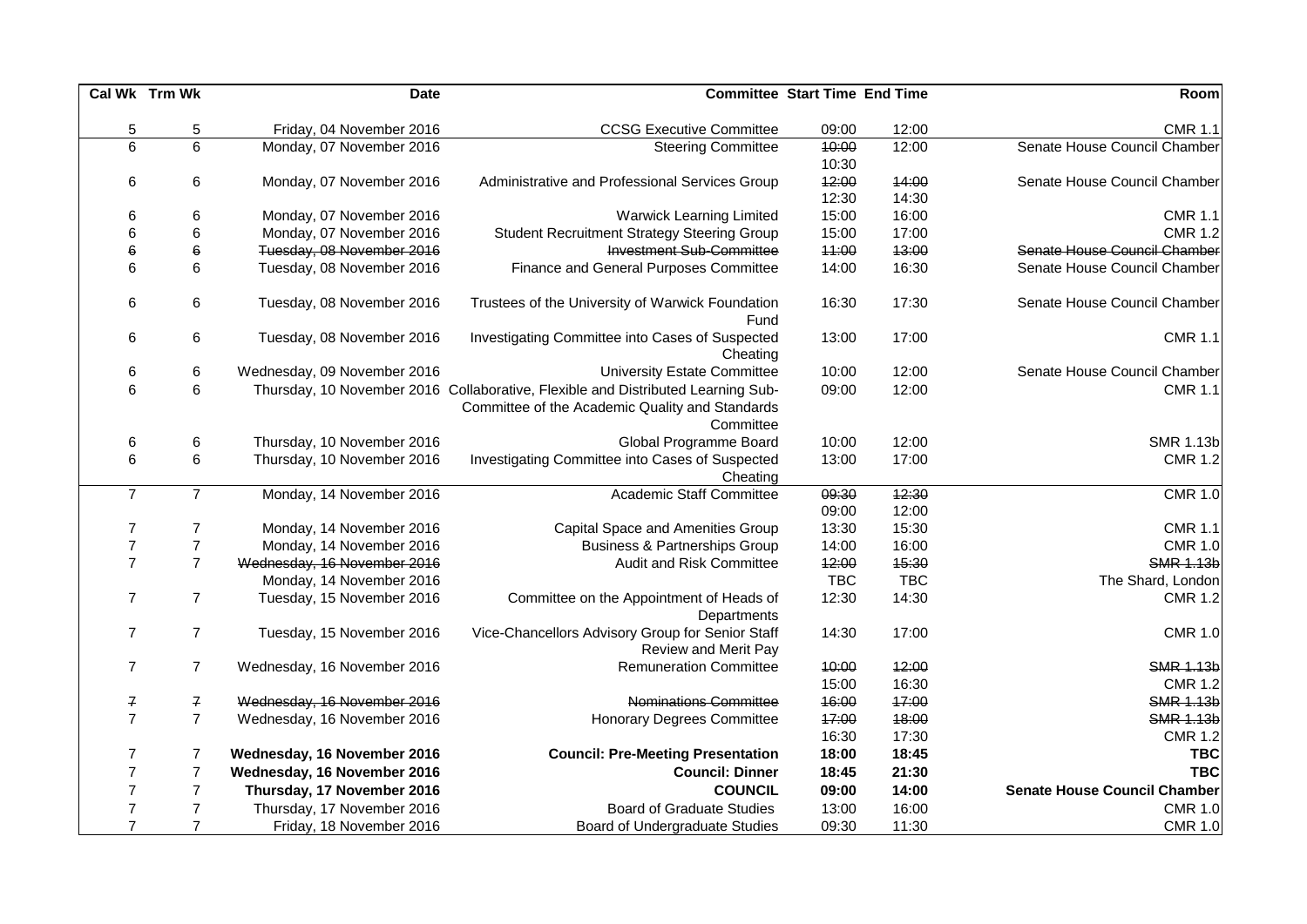|                  | Cal Wk Trm Wk    | <b>Date</b>                 | <b>Committee Start Time End Time</b>                                       |                |       | Room                          |
|------------------|------------------|-----------------------------|----------------------------------------------------------------------------|----------------|-------|-------------------------------|
| 8                | $\bf 8$          | Monday, 21 November 2016    | <b>Steering Committee</b>                                                  | 10:00<br>10:30 | 12:00 | Senate House Council Chamber  |
| 8                | 8                | Tuesday, 22 November 2016   | Joint Consultative Committee                                               | 14:00          | 16:00 | <b>CMR 1.1</b>                |
| $\bf 8$          | $\bf 8$          | Wednesday, 23 November 2016 | <b>Postgraduate Open Day</b>                                               |                |       |                               |
| 8                | 8                | Thursday, 24 November 2016  | <b>Research Committee</b>                                                  | 09:00          | 11:00 | <b>CMR 1.0</b>                |
| $\overline{9}$   | $\overline{9}$   | Tuesday, 29 November 2016   | <b>Art Collection Committee</b>                                            | 14:00          | 16:00 | <b>CMR 1.1</b>                |
| $\boldsymbol{9}$ | $\boldsymbol{9}$ | Wednesday, 30 November 2016 | Academic Quality and Standards Committee                                   | 09:00          | 12:00 | <b>CMR 1.0</b>                |
| 9                | $\boldsymbol{9}$ | Thursday, 01 December 2016  | University of Warwick International Foundation                             | 06:00          | 17:00 | <b>CMR 1.0</b>                |
|                  |                  |                             | Programme Board of Studies                                                 |                |       |                               |
| $\boldsymbol{9}$ | 9                | Friday, 02 December 2016    | <b>CCSG Executive Committee</b>                                            | 09:00          | 12:00 | <b>CMR 1.1</b>                |
| 10               | 10               | Monday, 05 December 2016    | <b>Steering Committee</b>                                                  | 40:00          | 12:00 | Senate House Council Chamber  |
|                  |                  |                             |                                                                            | 10:30          |       |                               |
| 10               | 10               | Monday, 05 December 2016    | Administrative and Professional Services Group                             | 42:00          | 14:00 | Senate House Council Chamber  |
|                  |                  |                             |                                                                            | 42:30          | 14:30 |                               |
| 10               | 10               | Monday, 05 December 2016    | <b>Student Recruitment Strategy Steering Group</b>                         | 15:00          | 17:00 | <b>TBC</b>                    |
| 10               | 10               | Thursday, 08 December 2016  | Academic Resourcing Committee: Academic<br><b>Activities Sub-Committee</b> | 15:00          | 17:00 | <b>CMR 1.1</b>                |
| 10               | 10               | Friday, 09 December 2016    | Warwick Enterprises (Australia) Pty Ltd Board                              | 08:00          | 09:00 | <b>GMR 2.5</b>                |
| 10               | 10               | Saturday, 10 December 2016  | <b>LAST DAY OF AUTUMN TERM</b>                                             |                |       |                               |
| $\overline{11}$  |                  | Monday, 12 December 2016    | Continuation of Registration/Fitness to Practice (if<br>required)          | 09:00          | 13:00 | <b>CMR1.2</b>                 |
| 11               |                  | Monday, 12 December 2016    | University Health and Safety Executive Committee<br>(Internal only)        | 10:00          | 12:00 | <b>CMR 1.1</b>                |
| 11               |                  | Tuesday, 13 December 2016   | Faculty of Medicine Advisory Board Lunch                                   | 12:00          | 13:00 | <b>Warwick Medical School</b> |
| 11               | 40               | Tuesday, 13 December 2016   | Warwick Enterprises (Australia) Pty Ltd Board                              | 08:00          | 09:00 | <b>CMR 2.8</b>                |
| $\boldsymbol{6}$ | 6                | Tuesday, 08 November 2016   | <b>UPS Trustee Board</b>                                                   | 09:00          | 44:00 | Senate House Council Chamber  |
| 11               |                  | Monday, 12 December 2016    |                                                                            | 13:00          | 17:00 | <b>CMR 1.2</b>                |
| 11               |                  | Tuesday, 13 December 2016   | Faculty of Medicine Advisory Board                                         | 13:00          | 17:00 | <b>Warwick Medical School</b> |
| 11               |                  | Wednesday, 14 December 2016 | Academic Resourcing Committee (Autumn Review)                              | 08:30          | 17:30 | <b>TBC</b>                    |
| 11               |                  | Friday, 16 December 2016    | Graduate Appeals Committee (if required)                                   | 09:00          | 13:00 | <b>CMR 1.2</b>                |
| $\overline{42}$  |                  | Monday, 19 December 2016    | <b>Steering Committee</b>                                                  | 40:00<br>40:30 | 12:00 | Senate House Council Chamber  |
| 12               |                  | Monday, 19 December 2016    | <b>Budget Steering Group</b>                                               | 14:00          | 16:00 | <b>CMR 1.2</b>                |
| 12               |                  | Tuesday, 20 December 2016   | <b>Academic Staff Committee</b>                                            | 09:00          | 11:00 | <b>CMR 1.0</b>                |
| 12               |                  | Tuesday, 20 December 2016   | Heads of Departments' Forum                                                | 13:00          | 16:00 | Senate House Council Chamber  |
| 12               |                  | Friday, 23 December 2016    | <b>University Closed (Customary Day)</b>                                   |                |       |                               |
| 13               |                  | Monday, 26 December 2016    | <b>University Closed (Statutory Day)</b>                                   |                |       |                               |
| 13               |                  | Tuesday, 27 December 2016   | <b>University Closed (Statutory Day)</b>                                   |                |       |                               |
| 13               |                  | Wednesday, 28 December 2016 | <b>University Closed (Customary Day)</b>                                   |                |       |                               |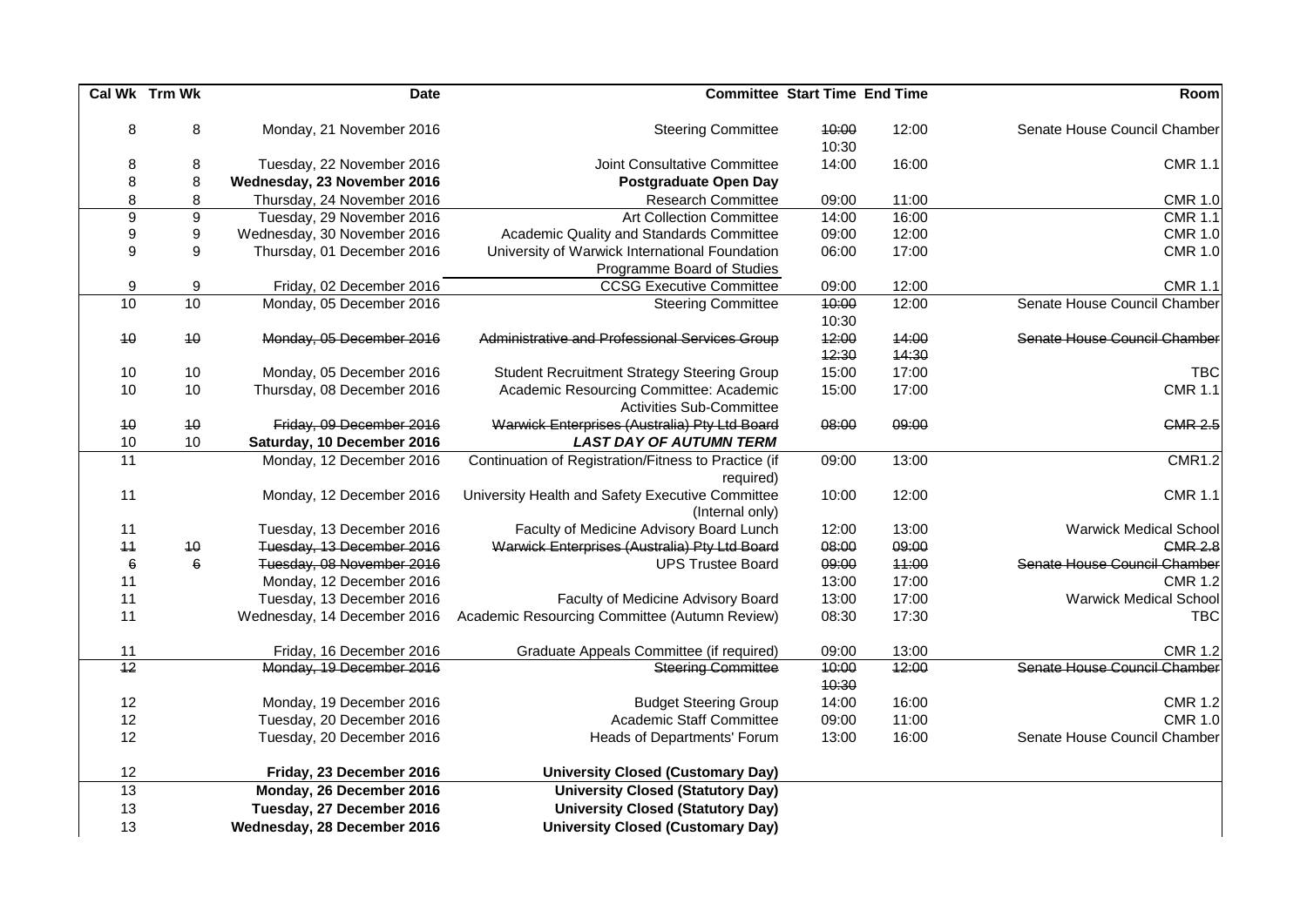| Room                             |       |                | <b>Committee Start Time End Time</b>                                                | <b>Date</b>                |                           | Cal Wk Trm Wk   |
|----------------------------------|-------|----------------|-------------------------------------------------------------------------------------|----------------------------|---------------------------|-----------------|
|                                  |       |                | <b>University Closed (Customary Day)</b>                                            | Thursday, 29 December 2016 |                           | 13              |
|                                  |       |                | <b>University Closed (Customary Day)</b>                                            | Friday, 30 December 2016   |                           | 13              |
|                                  |       |                | <b>University Closed (Statutory Day)</b>                                            | Monday, 02 January 2017    |                           | 14              |
| <b>CMR 1.0</b>                   | 13:00 | 09:00          | <b>Graduate Appeals Committee</b>                                                   | Wednesday, 04 January 2017 |                           | 14              |
| <b>CMR 1.0</b>                   | 11:00 | 09:00          | <b>Research Committee</b>                                                           | Thursday, 05 January 2017  |                           | 14              |
| <b>CMR 1.0</b>                   | 16:00 | 14:00          | <b>Operational Risk Management Group</b>                                            | Thursday, 05 January 2017  |                           | 14              |
|                                  |       |                | <b>FIRST DAY OF SPRING TERM</b>                                                     | Monday, 09 January 2017    | $\mathbf{1}$              | 15              |
| Senate House Council Chamber     | 12:00 | 40:00<br>10:30 | <b>Steering Committee</b>                                                           | Monday, 09 January 2017    | $\mathbf{1}$              | 15              |
| Senate House Council Chamber     | 14:00 | 42:00          | Administrative and Professional Services Group (if                                  | Monday, 09 January 2017    | $\mathbf{1}$              | 15              |
|                                  | 14:30 | 12:30          | required)                                                                           |                            |                           |                 |
| <b>CMR 1.0</b>                   | 13:00 | 09:30          | <b>Board of Graduate Studies</b>                                                    | Tuesday, 10 January 2017   | $\overline{1}$            | 15              |
| <b>CMR 1.0</b>                   | 16:00 | 14:00          | Student & Academic Services Network Steering<br>Group                               | Tuesday, 10 January 2017   | $\mathbf{1}$              | 15              |
| <b>CMR 1.0</b>                   | 17:00 | 16:00          | Academic Resourcing Committee meeting with<br><b>Heads of Departments</b>           | Wednesday, 11 January 2017 | $\mathbf{1}$              | 15              |
| <b>CMR 1.1</b>                   | 12:00 | 10:00          | Capital Space and Amenities Group                                                   | Thursday, 12 January 2017  | $\mathbf{1}$              | 15              |
| <b>CMR 1.1</b><br><b>CMR 1.0</b> | 16:00 | 14:00          | Research Governance and Ethics Committee                                            | Thursday, 12 January 2017  | $\mathbf{1}$              | 15              |
| <b>CMR 1.1</b>                   | 12:00 | 09:00          | <b>CCSG Executive Committee</b>                                                     | Friday, 13 January 2017    |                           | 15              |
| <b>CMR 1.0</b>                   | 46:00 | 14:00          | <b>Community Programme Board</b>                                                    | Tuesday, 17 January 2017   | $\overline{2}$            | $\overline{46}$ |
| <b>CMR 2.8</b>                   | 09:00 | 08:00          | Warwick Enterprises (Australia) Pty Ltd Board                                       | Wednesday, 18 January 2017 | $\overline{2}$            | 16              |
|                                  |       |                | Degree Congregation                                                                 | Wednesday, 18 January 2017 | $\overline{c}$            | 16              |
|                                  |       |                | Degree Congregation                                                                 | Thursday, 19 January 2017  | $\overline{2}$            | 16              |
|                                  |       |                | Degree Congregation                                                                 | Friday, 20 January 2017    | $\overline{2}$            | 16              |
| Senate House Council Chamber     | 12:00 | 40:00          | <b>Senate Steering Committee</b>                                                    | Monday, 23 January 2017    | $\overline{3}$            | $\overline{17}$ |
|                                  |       | 10:30          |                                                                                     |                            |                           |                 |
| <b>CMR 1.2</b>                   | 42:30 | 44:00          | <b>Lord Rootes Memorial Fund Committee</b>                                          | Monday, 23 January 2017    | $\mathbf{3}$              | 17              |
| <b>SMR 1.14</b>                  | 14:00 | 12:00          | <b>Student Recruitment Strategy Steering Group</b>                                  | Monday, 23 January 2017    | $\sqrt{3}$                | 17              |
| Senate House Council Chamber     | 16:00 | 14:00          | <b>University Estate Committee</b>                                                  | Monday, 23 January 2017    | $\ensuremath{\mathsf{3}}$ | 17              |
| Senate House Council Chamber     | 11:00 | 09:00          | <b>UPS Trustee Board</b>                                                            | Tuesday, 24 January 2017   | 3                         | 17              |
| S2.77                            | 12:30 | 10:30          | Graduate Studies Committee of the Board of the<br><b>Faculty of Social Sciences</b> | Tuesday, 24 January 2017   | 3                         | 17              |
| Senate House Council Chamber     | 13:00 | 11:00          | Investment Sub-Committee                                                            | Tuesday, 24 January 2017   | 3                         | 17              |
| <b>CMR 1.0</b>                   | 15:30 | 13:00          | University of Warwick International Foundation<br>Programme Board of Studies        | Tuesday, 24 January 2017   | $\mathbf{3}$              | 17              |
| Senate House Council Chamber     | 16:00 | 14:00          | Finance and General Purposes Committee                                              | Tuesday, 24 January 2017   | $\ensuremath{\mathsf{3}}$ | 17              |
| <b>Warwick Medical School</b>    | 16:00 | 14:00          | Graduate Studies Committee of the Board of the<br><b>Faculty of Medicine</b>        | Tuesday, 24 January 2017   | 3                         | 17              |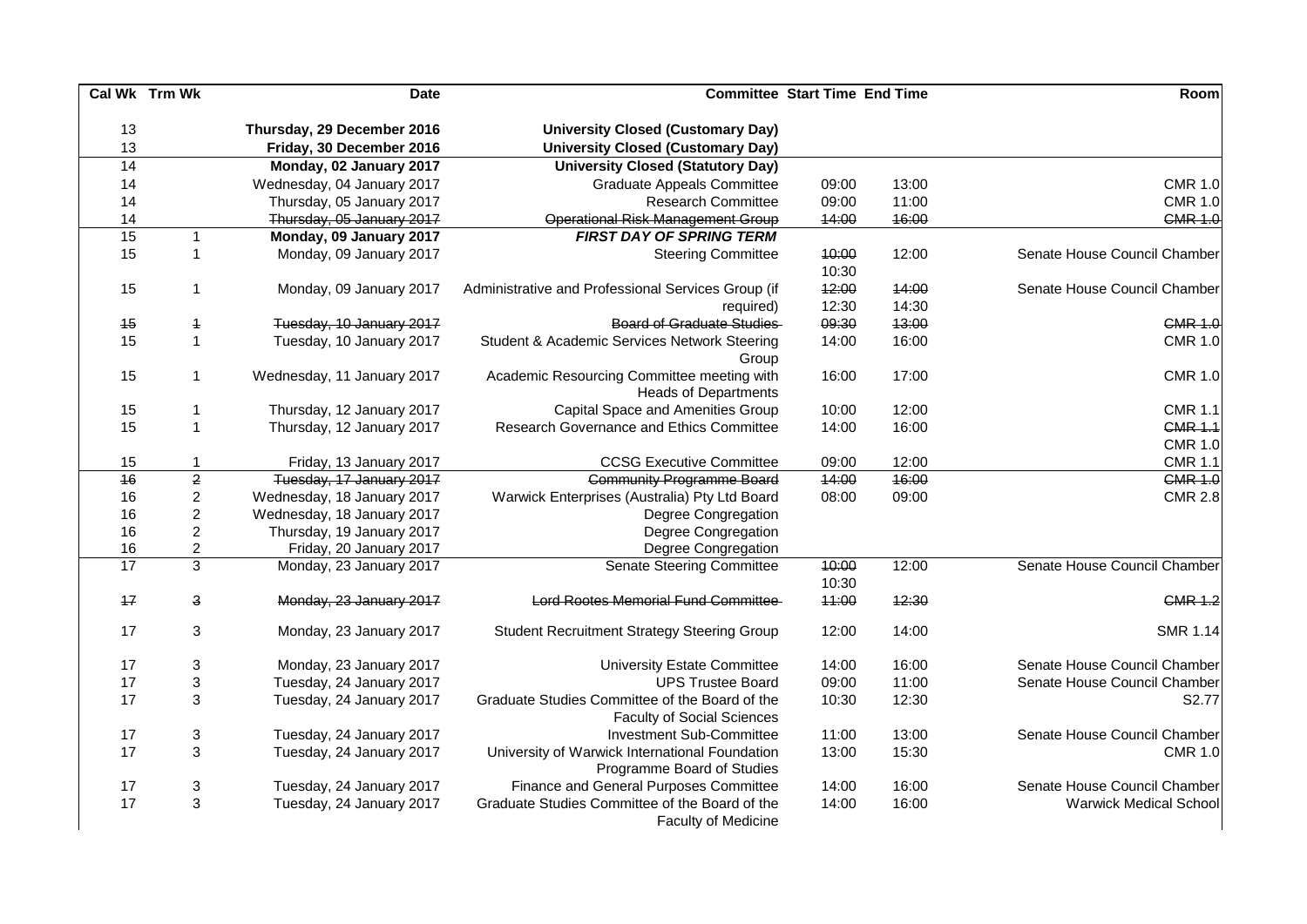|                 | Cal Wk Trm Wk           | <b>Date</b>                 | <b>Committee Start Time End Time</b>                                                                                                           |       |       | Room                                |
|-----------------|-------------------------|-----------------------------|------------------------------------------------------------------------------------------------------------------------------------------------|-------|-------|-------------------------------------|
| 17              | $\sqrt{3}$              | Tuesday, 24 January 2017    | Graduate Studies Committee of the Board of the                                                                                                 | 14:00 | 16:00 | <b>CMR 1.1</b>                      |
|                 |                         |                             | Faculty of Arts                                                                                                                                |       |       |                                     |
| 17              | 3                       | Tuesday, 24 January 2017    | <b>Honorary Degrees Committee</b>                                                                                                              | 16:00 | 17:00 | Senate House Council Chamber        |
| 17              | 3                       | Wednesday, 25 January 2017  | Committee on the Appointment of Heads of<br>Departments                                                                                        | 10:00 | 12:00 | <b>CMR 1.1</b>                      |
| 17              | 3                       | Wednesday, 25 January 2017  | Graduate Studies Committee of the Board of the<br>Faculty of Science                                                                           | 14:00 | 16:00 | <b>CMR 1.0</b>                      |
| 17              | $\mathsf 3$             | Wednesday, 25 January 2017  | Global Programme Board                                                                                                                         | 14:00 | 16:00 | <b>GMR 1.1</b>                      |
| 17              | 3                       | Thursday, 26 January 2017   | University Genetic Modification and Biosafety                                                                                                  | 10:00 | 12:00 | <b>CMR 1.2</b>                      |
|                 |                         |                             | Committee                                                                                                                                      |       |       |                                     |
| 17              | $\mathbf{3}$            | Thursday, 26 January 2017   | Continuation of Registration/Fitness to Practice (if<br>required)                                                                              | 13:00 | 17:00 | <b>CMR1.1</b>                       |
| 17              | 3                       | Friday, 27 January 2017     | Students' Union Liaison Group                                                                                                                  | 09:30 | 11:30 | <b>CMR 1.0</b>                      |
| 18              | 4                       | Monday, 30 January 2017     | <b>Business &amp; Partnerships Group</b>                                                                                                       | 10:00 | 12:00 | <b>CMR 1.0</b>                      |
| 18              | $\overline{4}$          | Monday, 30 January 2017     | Lord Rootes Memorial Fund Committee                                                                                                            | 11:00 | 13:00 | <b>CMR 1.2</b>                      |
| 18              | 4                       | Tuesday, 31 January 2017    | Investigating Committee into Cases of Suspected<br>Cheating                                                                                    | 13:00 | 17:00 | <b>CMR 1.2</b>                      |
| 18              | 4                       | Tuesday, 31 January 2017    | Undergraduate Studies Committee of the Board of<br>the Faculty of Medicine                                                                     | 14:00 | 16:00 | <b>Warwick Medical School</b>       |
| 18              | 4                       | Tuesday, 31 January 2017    | Undergraduate Studies Committee of the Board of<br>the Faculty of Social Sciences                                                              | 13:30 | 15:30 | S1.50                               |
| 18              | 4                       | Tuesday, 31 January 2017    | <b>Equality and Diversity Committee</b>                                                                                                        | 15:00 | 17:00 | <b>CMR 1.0</b>                      |
| 18              | 4                       | Wednesday, 01 February 2017 | Board of Undergraduate Studies (if required)                                                                                                   | 10:00 | 13:00 | <b>CMR 1.0</b>                      |
| 18              | $\overline{\mathbf{4}}$ | Wednesday, 01 February 2017 | <b>SENATE</b>                                                                                                                                  | 14:00 | 16:30 | <b>Senate House Council Chamber</b> |
| 18              | 4                       | Wednesday, 01 February 2017 | Undergraduate Studies Committee of the Board of<br>the Faculty of Science                                                                      | 44:00 | 46:00 | <b>CMR 1.0</b>                      |
| 18              | 4                       | Wednesday, 01 February 2017 | Graduate Studies Committee of the Board of the<br><b>Faculty of Science</b>                                                                    | 14:00 | 16:00 | <b>CMR 1.0</b>                      |
| 18              | 4                       | Wednesday, 01 February 2017 | Undergraduate Studies Committee of the Board of<br>the Faculty of Arts                                                                         | 14:00 | 16:00 | <b>CMR 1.1</b>                      |
| 18              | 4                       | Thursday, 02 February 2017  | Academic Resourcing Committee                                                                                                                  | 09:00 | 12:00 | <b>CMR 1.0</b>                      |
| 18              | $\overline{\mathbf{4}}$ | Thursday, 02 February 2017  | University Health & Safety Committee                                                                                                           | 13:30 | 15:30 | <b>CMR 1.0</b>                      |
| 18              | $\overline{4}$          | Friday, 03 February 2017    | <b>CCSG Executive Committee</b>                                                                                                                | 09:00 | 12:00 | <b>CMR 1.1</b>                      |
| 18              | 4                       | Friday, 03 February 2017    | Investigating Committee into Cases of Suspected<br>Cheating                                                                                    | 13:00 | 17:00 | <b>CMR 1.2</b>                      |
| $\overline{19}$ | 5                       | Monday, 06 February 2017    | Continuation of Registration/Fitness to Practice (if<br>required)                                                                              | 09:00 | 13:00 | <b>CMR1.2</b>                       |
| 19              | $\sqrt{5}$              |                             | Monday, 06 February 2017 Collaborative, Flexible and Distributed Learning Sub-<br>Committee of the Academic Quality and Standards<br>Committee | 09:30 | 12:30 | <b>CMR 1.1</b>                      |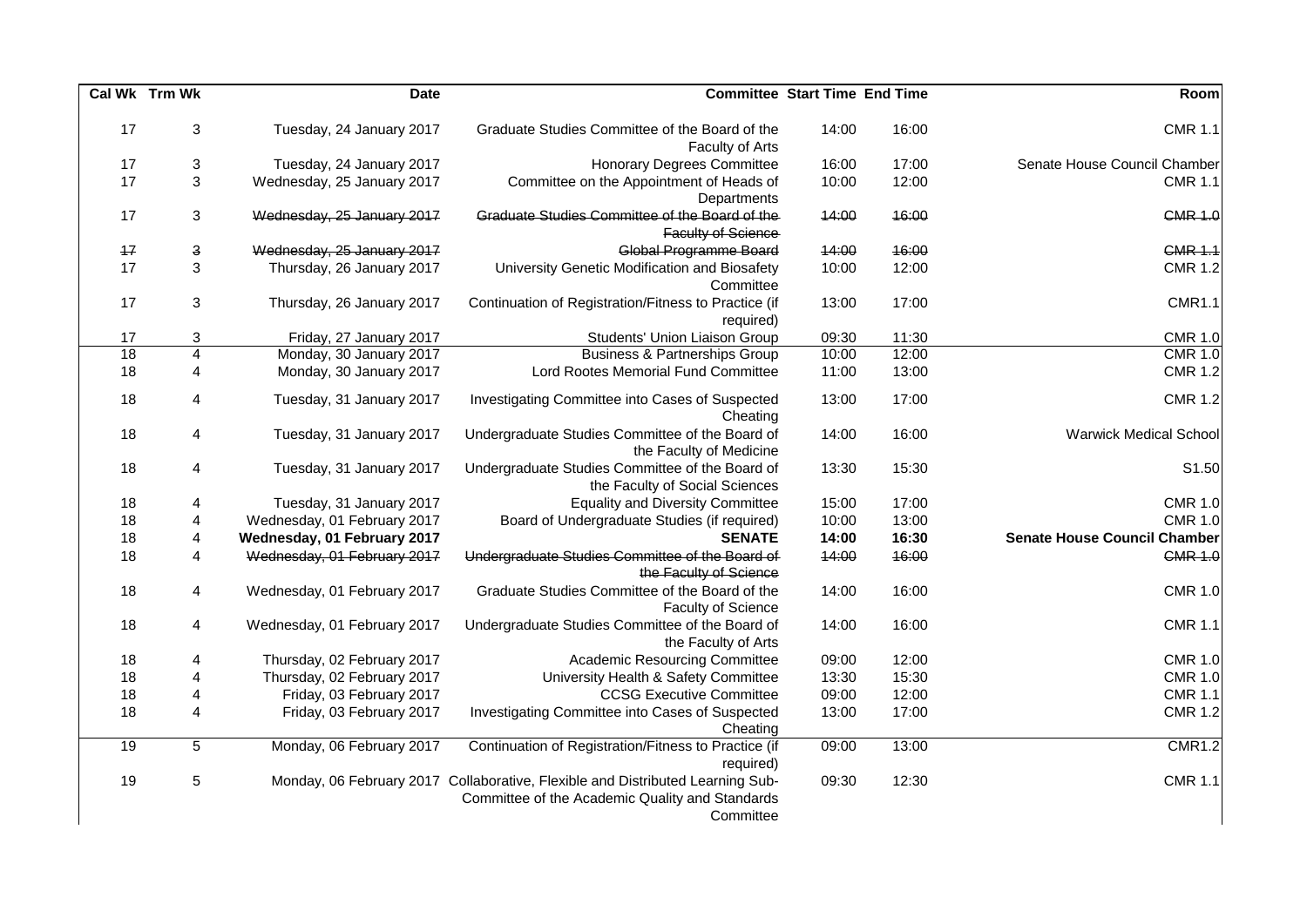|                 | Cal Wk Trm Wk   | <b>Date</b>                 | <b>Committee Start Time End Time</b>                                      |       |       | Room                          |
|-----------------|-----------------|-----------------------------|---------------------------------------------------------------------------|-------|-------|-------------------------------|
| 19              | 5               |                             |                                                                           | 10:00 | 12:00 | Senate House Council Chamber  |
|                 |                 | Monday, 06 February 2017    | <b>Steering Committee</b>                                                 | 10:30 |       |                               |
| 19              | $5\phantom{.0}$ | Monday, 06 February 2017    | Administrative and Professional Services Group                            | 42:00 | 14:00 | <b>CMR 1.0</b>                |
|                 |                 |                             |                                                                           | 12:30 |       |                               |
| 49              | 5               | Monday, 06 February 2017    | Investigating Committee into Cases of Suspected<br>Cheating               | 43:30 | 47:00 | <b>CMR 1.2</b>                |
| 19              | 5               | Monday, 06 February 2017    | Heads of Departments' Forum                                               | 14:30 | 17:00 | Senate House Council Chamber  |
| 19              | $\mathbf 5$     | Tuesday, 07 February 2017   | Academic Staff Committee                                                  | 13:00 | 15:00 | <b>CMR 1.0</b>                |
| 49              | 5               | Tuesday, 07 February 2017   | Graduate Appeals Committee                                                | 43:00 | 47:00 | <b>CMR 1.2</b>                |
| 19              | 5               | Tuesday, 07 February 2017   | Warwick Ventures Limited Board                                            | 15:00 | 16:30 | <b>CMR 1.1</b>                |
| 19              | 5               | Wednesday, 08 February 2017 | <b>Audit and Risk Committee</b>                                           | 10:00 | 13:30 | <b>CMR 1.1</b>                |
|                 |                 |                             |                                                                           |       |       | Senate Houe SMR 1.13b         |
| 19              | 5               | Wednesday, 08 February 2017 | <b>Remuneration Committee</b>                                             | 43:30 | 15:30 | <b>CMR 1.2</b>                |
|                 |                 |                             |                                                                           | 14.00 |       | Senate House, SMR 1.14        |
| 18              | 4               | Wednesday, 08 February 2017 | Undergraduate Studies Committee of the Board of<br>the Faculty of Science | 14:00 | 16:00 | <b>CMR 1.0</b>                |
| 19              | 5               | Wednesday, 08 February 2017 | <b>Nominations Committee</b>                                              | 46:00 | 47:00 | <b>TBG</b>                    |
|                 |                 |                             |                                                                           | 15.45 | 16.45 | Senate House, SMR 1.13b       |
| 19              | $\,$ 5 $\,$     | Wednesday, 08 February 2017 | <b>COUNCIL</b>                                                            | 17:00 | 18:30 | <b>TBC</b>                    |
| 19              | 5               | Wednesday, 08 February 2017 | <b>Council: Dinner</b>                                                    | 18:30 | 21:30 | <b>TBC</b>                    |
| 19              | 5               | Thursday, 09 February 2017  | <b>COUNCIL AWAY DAY</b>                                                   | 09:00 | 14:00 | <b>TBC</b>                    |
| 19              | 5               | Thursday, 09 February 2017  | Financial Plan Sub-Committee of the Finance and                           | 14:00 | 16:00 | <b>CMR 1.2</b>                |
|                 |                 |                             | <b>General Purposes Committee</b>                                         |       |       |                               |
| 19              | 5               | Thursday, 09 February 2017  | Fees Working Group                                                        | 15:30 | 17:00 | <b>CMR 1.1</b>                |
| 19              | 5               | Friday, 10 February 2017    | University Health & Safety Executive Committee                            | 09:00 | 11:00 | <b>CMR 1.2</b>                |
| $\overline{20}$ | $6\overline{6}$ | Monday, 13 February 2017    | Board of Undergraduate Studies                                            | 09:00 | 12:00 | <b>CMR 1.0</b>                |
| 20              | $\,6$           | Monday, 13 February 2017    | Faculty of Medicine Lunch                                                 | 12:00 | 14:00 | <b>Warwick Medical School</b> |
| 20              | $6\phantom{1}6$ | Monday, 13 February 2017    | Faculty of Science Lunch                                                  | 12:30 | 43:30 | <b>CMR 1.0</b>                |
|                 |                 |                             |                                                                           |       | 14:00 |                               |
| 20              | 6               | Monday, 13 February 2017    | Board of the Faculty of Science                                           | 14:00 | 16:00 | <b>CMR 1.0</b>                |
| 20              | $\,6$           | Monday, 13 February 2017    | Board of the Faculty of Medicine                                          | 14:00 | 16:00 | <b>Warwick Medical School</b> |
| 20              | $\,6$           | Tuesday, 14 February 2017   | Faculty of Social Sciences Lunch                                          | 12:00 | 13:30 | Sente House Council Chamber   |
| 20              | 6               | Tuesday, 14 February 2017   | Board of the Faculty of Social Sciences                                   | 14:00 | 16:00 | Sente House Council Chamber   |
| 20              | $\,6$           | Tuesday, 14 February 2017   | <b>Board of Graduate Studies</b>                                          | 14:00 | 17:00 | <b>CMR 1.0</b>                |
| 20              | $6\phantom{1}6$ | Wednesday, 15 February 2017 | Lord Rootes Memorial Fund Committee (Interviews)                          | 09:00 | 18:00 | <b>CMR 1.1</b>                |
|                 |                 |                             |                                                                           |       |       |                               |
| 20              | $\,6$           | Wednesday, 15 February 2017 | Faculty of Arts Lunch                                                     | 12:00 | 13:30 | <b>CMR 1.0</b>                |
| 20              | $6\phantom{1}6$ | Wednesday, 15 February 2017 | Board of the Faculty of Arts                                              | 44:00 | 16:00 | <b>CMR 1.0</b>                |
|                 |                 |                             |                                                                           | 13.30 |       |                               |
| 21              | $\overline{7}$  | Thursday, 16 February 2017  | Academic Resourcing Committee: Academic                                   | 14:00 | 16:00 | <b>CMR 1.1</b>                |
|                 |                 |                             | <b>Activities Sub-Committee</b>                                           |       |       | <b>CMR 1.0</b>                |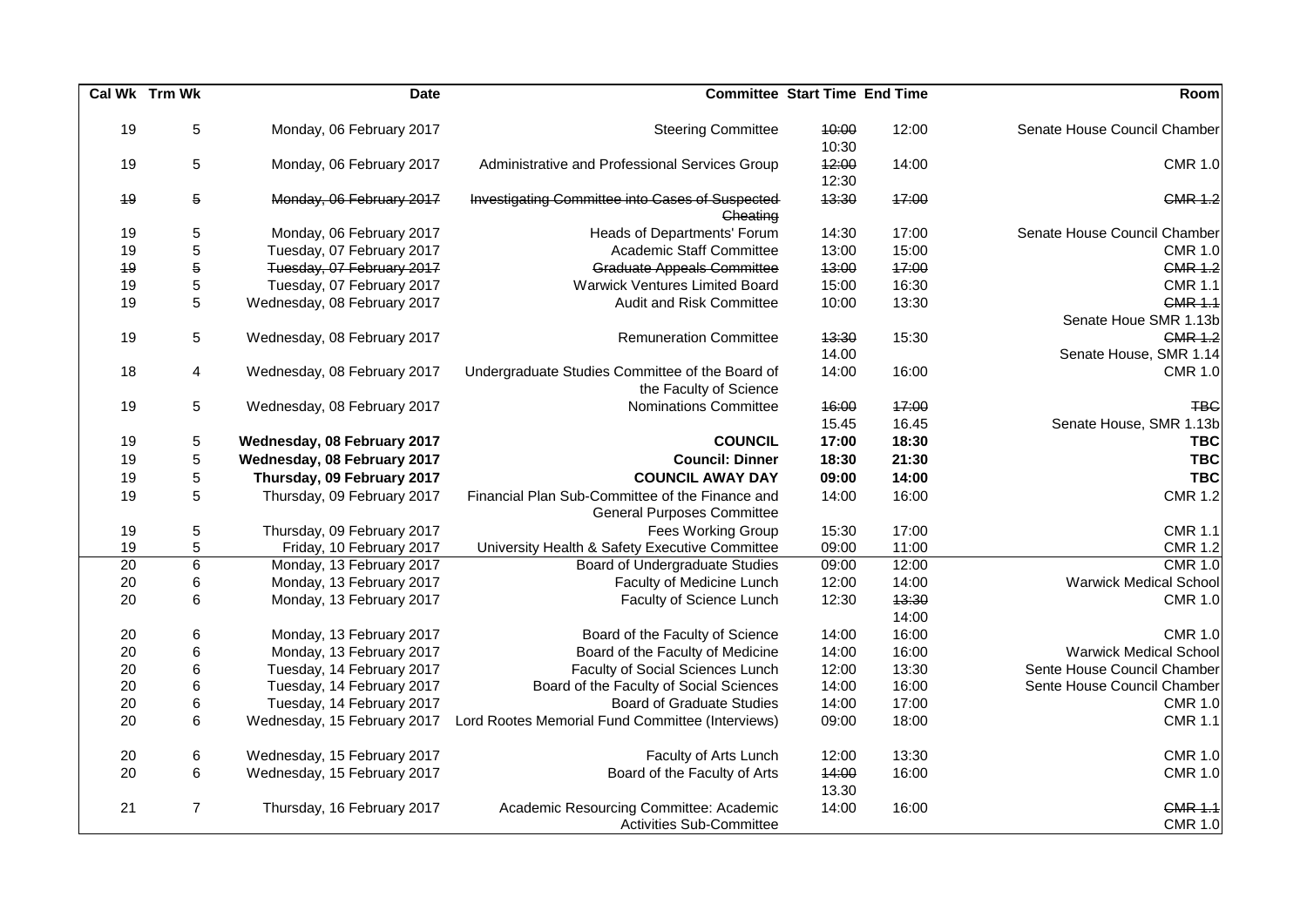|                 | Cal Wk Trm Wk    | <b>Date</b>                 |                                                                                                                                                       | <b>Committee Start Time End Time</b> |       | Room                             |
|-----------------|------------------|-----------------------------|-------------------------------------------------------------------------------------------------------------------------------------------------------|--------------------------------------|-------|----------------------------------|
| 21              | $\overline{7}$   | Monday, 20 February 2017    | <b>Steering Committee</b>                                                                                                                             | 10:00                                | 12:00 | Senate House Council Chamber     |
|                 |                  |                             |                                                                                                                                                       | 10:30                                |       |                                  |
| 21              | $\overline{7}$   | Monday, 20 February 2017    | Graduate Appeals Committee (if required)                                                                                                              | 13:30                                | 17:00 | <b>CMR 1.2</b>                   |
| 21              | $\overline{7}$   | Monday, 20 February 2017    | Academic Quality and Standards Committee                                                                                                              | 13:00                                | 16:00 | <b>CMR 1.0</b>                   |
| 21              | $\overline{7}$   | Monday, 20 February 2017    | Academic Resourcing Committee Meeting with<br><b>Heads of Departments</b>                                                                             | 16:00                                | 17:00 | <b>CMR 1.0</b>                   |
| 21              | $\overline{7}$   | Tuesday, 21 February 2017   | <b>Research Committee</b>                                                                                                                             | 11:00                                | 13:00 | <b>CMR 1.0</b>                   |
| 21              | $\overline{7}$   | Wednesday, 22 February 2017 | <b>Capital Space and Amenities Group</b>                                                                                                              | 14:00                                | 16:00 | <b>CMR 1.1</b>                   |
| 21              | $\overline{7}$   | Thursday, 23 February 2017  | Joint Consultative Committee                                                                                                                          | 14:00                                | 16:00 | <b>CMR 1.2</b>                   |
| $\overline{22}$ | $\overline{8}$   | Tuesday, 28 February 2017   | <b>Investigating Committee into Cases of Suspected</b>                                                                                                | 09:00                                | 13:00 | <b>CMR 1.2</b>                   |
|                 |                  |                             | Cheating                                                                                                                                              |                                      |       |                                  |
| 22              | 8                | Tuesday, 28 February 2017   | Academic Staff Committee (VCAG)                                                                                                                       | 13:30                                | 17:00 | <b>CMR 1.1</b>                   |
| 22              | 8                | Tuesday, 28 February 2017   | <b>Operational Risk Management Group</b>                                                                                                              | 14:00                                | 16:00 | <b>CMR 1.0</b>                   |
| 22              | 8                |                             | Wednesday, 01 March 2017 Council and Senate Committees Secretariat Meeting                                                                            | 10:00                                | 12:00 | <b>CMR 1.0</b>                   |
| 22              | 8                | Wednesday, 01 March 2017    | <b>Art Collection Committee</b>                                                                                                                       | 14:00                                | 16:00 | <b>CMR 1.2</b>                   |
| 22              | 8                | Thursday, 02 March 2017     | <b>Community Programme Board</b>                                                                                                                      | 10:00                                | 12:00 | <b>CMR 1.0</b>                   |
| 22              | $\bf 8$          | Thursday, 02 March 2017     | Lord Rootes Memorial Fund Committee                                                                                                                   | 14:00                                | 15:30 | <b>CMR 1.2</b>                   |
| 22              | 8                | Friday, 03 March 2017       | <b>CCSG Executive Committee</b>                                                                                                                       | 09:00                                | 12:00 | <b>CMR 1.2</b>                   |
| 22              | 8                | Monday, 06 March 2017       | Warwick Enterprises (Australia) Pty Ltd Board                                                                                                         | 08:00                                | 09:00 | <b>CMR 2.5</b>                   |
| 23              | $\overline{9}$   | Monday, 06 March 2017       | <b>Senate Steering Committee</b>                                                                                                                      | 40:00<br>10:30                       | 12:00 | Senate House Council Chamber     |
| 23              | 9                | Monday, 06 March 2017       | <b>Student Recruitment Strategy Steering Group</b>                                                                                                    | 12:00                                | 14:00 | <b>SMR 1.13b</b>                 |
| 23              | $\boldsymbol{9}$ | Monday, 06 March 2017       | <b>Warwick Learning Limited</b>                                                                                                                       | 14:00                                | 15:00 | <b>CMR 1.1</b>                   |
| 23              | 9                | Monday, 06 March 2017       | <b>Budget Steering Group</b>                                                                                                                          | 15:00                                | 17:00 | <b>CMR 1.1</b>                   |
|                 |                  |                             |                                                                                                                                                       |                                      |       |                                  |
| 23              | $\boldsymbol{9}$ | Tuesday, 07 March 2017      | Administrative and Professional Services Group                                                                                                        | 42:00                                | 14:00 | <b>CMR 1.0</b>                   |
|                 |                  |                             |                                                                                                                                                       | 12:30                                |       |                                  |
| 23              | 9                | Tuesday, 07 March 2017      | University of Warwick Science Park Board (if                                                                                                          | 14:00                                | 15:00 | <b>CMR 1.2</b>                   |
|                 |                  |                             | required)                                                                                                                                             |                                      |       | Venture Centre Conference Room 1 |
|                 |                  |                             |                                                                                                                                                       |                                      |       | <b>CMR 1.2</b>                   |
| 23              | 9                |                             | Tuesday, 07 March 2017 University of Warwick Science Park Concepts Ltd (if                                                                            | 15:00                                | 15:30 | <b>CMR 1.2</b>                   |
|                 |                  |                             | required)                                                                                                                                             |                                      |       | Venture Centre Conference Room 1 |
|                 |                  |                             |                                                                                                                                                       |                                      |       | <b>CMR 1.2</b>                   |
| 23              | 9                | Wednesday, 08 March 2017    | Global Programme Board                                                                                                                                | 44:00                                | 16:00 | <b>CMR 1.0</b>                   |
| 23              | $\boldsymbol{9}$ | Thursday, 09 March 2017     | <b>CCSG Advisory Board</b>                                                                                                                            | 09:00                                | 44:30 | <b>CMR 1.2</b>                   |
| 23              | 9                | Thursday, 09 March 2017     | Continuation of Registration/Fitness to Practice (if<br>required)                                                                                     | 09:00                                | 13:00 | <b>CMR 1.1</b>                   |
| 23              | 9                |                             | Thursday, 09 March 2017 Warwick University Training Ltd., Warwick University<br>Services Ltd. and Warwick University Enterprises Ltd<br><b>Boards</b> | 11:30                                | 13:00 | <b>CMR 1.2</b>                   |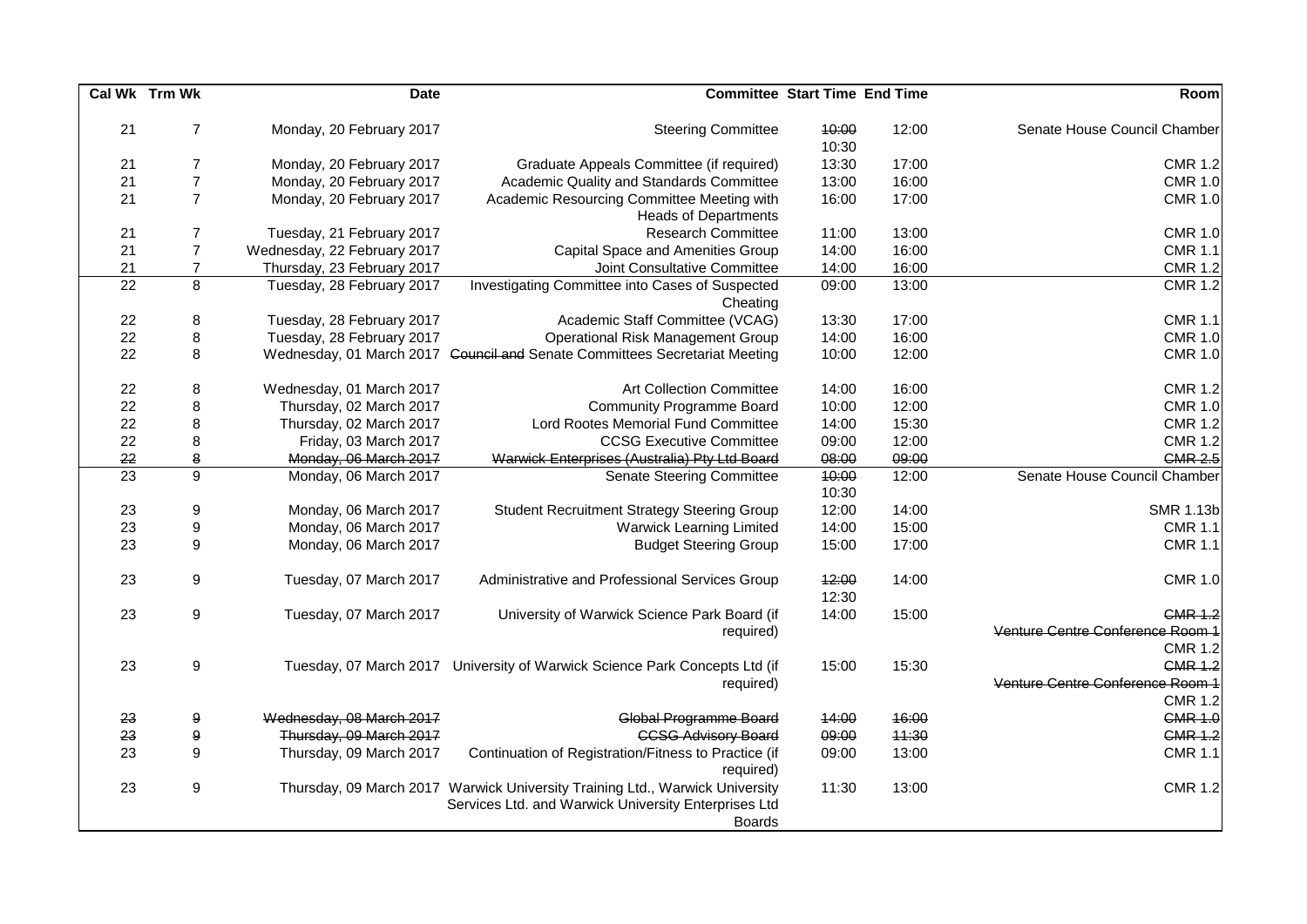|                 | Cal Wk Trm Wk | <b>Date</b>              |                                                                                                                     | <b>Committee Start Time End Time</b> |       | Room                                    |
|-----------------|---------------|--------------------------|---------------------------------------------------------------------------------------------------------------------|--------------------------------------|-------|-----------------------------------------|
|                 |               |                          |                                                                                                                     |                                      |       |                                         |
| 24              | 40            | Monday, 13 March 2017    | <b>Business &amp; Partnerships Group</b>                                                                            | 10:00                                | 42:00 | <b>CMR 1.0</b>                          |
| 24              | 10            | Monday, 13 March 2017    | University of Warwick Science Park Board                                                                            | 17:00                                | 18:00 | <b>CMR 1.2</b>                          |
| 24              | 10            | Tuesday, 14 March 2017   | Warwick Enterprises (Australia) Pty Ltd Board                                                                       | 08:00                                | 09:00 | <b>CMR 2.8</b>                          |
| 24              | 40            | Tuesday, 14 March 2017   | <b>Academic Staff Committee</b>                                                                                     | 09:00                                | 44:00 | <b>CMR 1.0</b>                          |
| 24              | 10            | Tuesday, 14 March 2017   | <b>UPS Trustee Board</b>                                                                                            | 09:00                                | 13:00 | <b>CMR 1.2</b>                          |
| 24              | 10            | Tuesday, 14 March 2017   | Graduate Appeals Committee (if required)                                                                            | 13:00                                | 17:00 | <b>CMR 1.1</b>                          |
| 24              | 10            | Tuesday, 14 March 2017   | Finance and General Purposes Committee                                                                              | 14:00                                | 16:00 | Senate House Council Chamber            |
| 24              | 10            |                          | Wednesday, 15 March 2017 Vice-Chancellor's Advisory Group for Merit Pay and<br>Senior Staff Review (Review Meeting) | 09:00                                | 11:00 | <b>CMR 1.1</b>                          |
| 24              | 10            | Wednesday, 15 March 2017 | Committee on the Appointment of Heads of                                                                            | 11:00                                | 43:00 | <b>CMR 1.1</b>                          |
|                 |               |                          | Departments                                                                                                         |                                      | 13.30 | <b>CMR 2.5</b>                          |
|                 |               |                          |                                                                                                                     |                                      |       | (Exec Office) UH1.15                    |
| 24              | 10            | Wednesday, 15 March 2017 | <b>SENATE</b>                                                                                                       | 14:00                                | 16:30 | <b>Senate House Council Chamber</b>     |
| 24              | 10            | Thursday, 16 March 2017  | <b>Academic Resourcing Committee</b>                                                                                | 10:00                                | 13:00 | <b>CMR 1.0</b>                          |
|                 |               |                          |                                                                                                                     |                                      |       |                                         |
| 24              | 10            | Thursday, 16 March 2017  | <b>Research Committee</b>                                                                                           | 15:00                                | 17:00 | <b>CMR 1.0</b>                          |
| 24              | 10            | Friday, 17 March 2017    | Investigating Committee into Cases of Suspected                                                                     | 09:00                                | 13:00 | <b>CMR 1.2</b>                          |
|                 |               |                          | Cheating                                                                                                            |                                      |       | <b>CMR 2.5</b>                          |
| 24              | 10            | Saturday, 18 March 2017  | <b>LAST DAY OF SPRING TERM</b>                                                                                      |                                      |       |                                         |
| $\overline{25}$ |               | Monday, 20 March 2017    | <b>Steering Committee</b>                                                                                           | 10:00                                | 12:00 | Senate House Council Chamber            |
|                 |               |                          |                                                                                                                     | 10:30                                |       |                                         |
| 25              |               | Tuesday, 21 March 2017   | Student & Academic Services Network Steering                                                                        | 14:00                                | 16:00 | <b>CMR 1.0</b>                          |
|                 |               |                          | Group                                                                                                               |                                      |       |                                         |
| 26              |               | Monday, 27 March 2017    | University of Warwick Science Park Board                                                                            | 17:00                                | 18:00 | <b>Executive Office MR 1</b>            |
| 26              |               | Wednesday, 29 March 2017 | <b>Fees Working Group</b>                                                                                           | 15:30                                | 17:00 | <b>GMR 1.2</b>                          |
| 26              |               | Thursday, 30 March 2017  | Continuation of Registration/Fitness to Practice (if                                                                | 13:00                                | 17:00 | <b>CMR1.2</b>                           |
|                 |               |                          | required)                                                                                                           |                                      |       |                                         |
| 26              |               | Thursday, 30 March 2017  | Arts Centre Board                                                                                                   | 16:00                                | 17:30 | National Grid Room, Warwick Arts Centre |
|                 |               |                          |                                                                                                                     |                                      |       |                                         |
| $\overline{27}$ |               | Monday, 03 April 2017    | <b>Steering Committee</b>                                                                                           | 40:00                                | 12:00 | Senate House Council Chamber            |
|                 |               |                          |                                                                                                                     | 10:30                                |       |                                         |
| 27              |               | Monday, 03 April 2017    | Administrative and Professional Services Group                                                                      | 42:00                                | 44:00 | Senate House Council Chamber            |
|                 |               |                          |                                                                                                                     | 12:30                                | 44:30 |                                         |
| 27              |               | Monday, 03 April 2017    | <b>Student Recruitment Strategy Steering Group</b>                                                                  | 15:00                                | 17:00 | <b>SMR 1.13b</b>                        |
| 27              |               |                          | Tuesday, 04 April 2017 Collaborative, Flexible and Distributed Learning Sub-                                        | 09:30                                | 12:30 | <b>CMR 1.2</b>                          |
|                 |               |                          | Committee of the Academic Quality and Standards                                                                     |                                      |       |                                         |
|                 |               |                          |                                                                                                                     |                                      |       |                                         |
| 27              |               |                          | Committee (If Required)                                                                                             |                                      |       |                                         |
|                 |               | Tuesday, 04 April 2017   | University Health and Safety Executive Committee                                                                    | 14:00                                | 16:00 | <b>CMR 1.2</b>                          |
|                 |               |                          | (Internal only)                                                                                                     |                                      |       |                                         |
| 27              |               | Tuesday, 04 April 2017   | <b>Fees Working Group</b>                                                                                           | 15:00                                | 17:00 | <b>CMR 2.5</b>                          |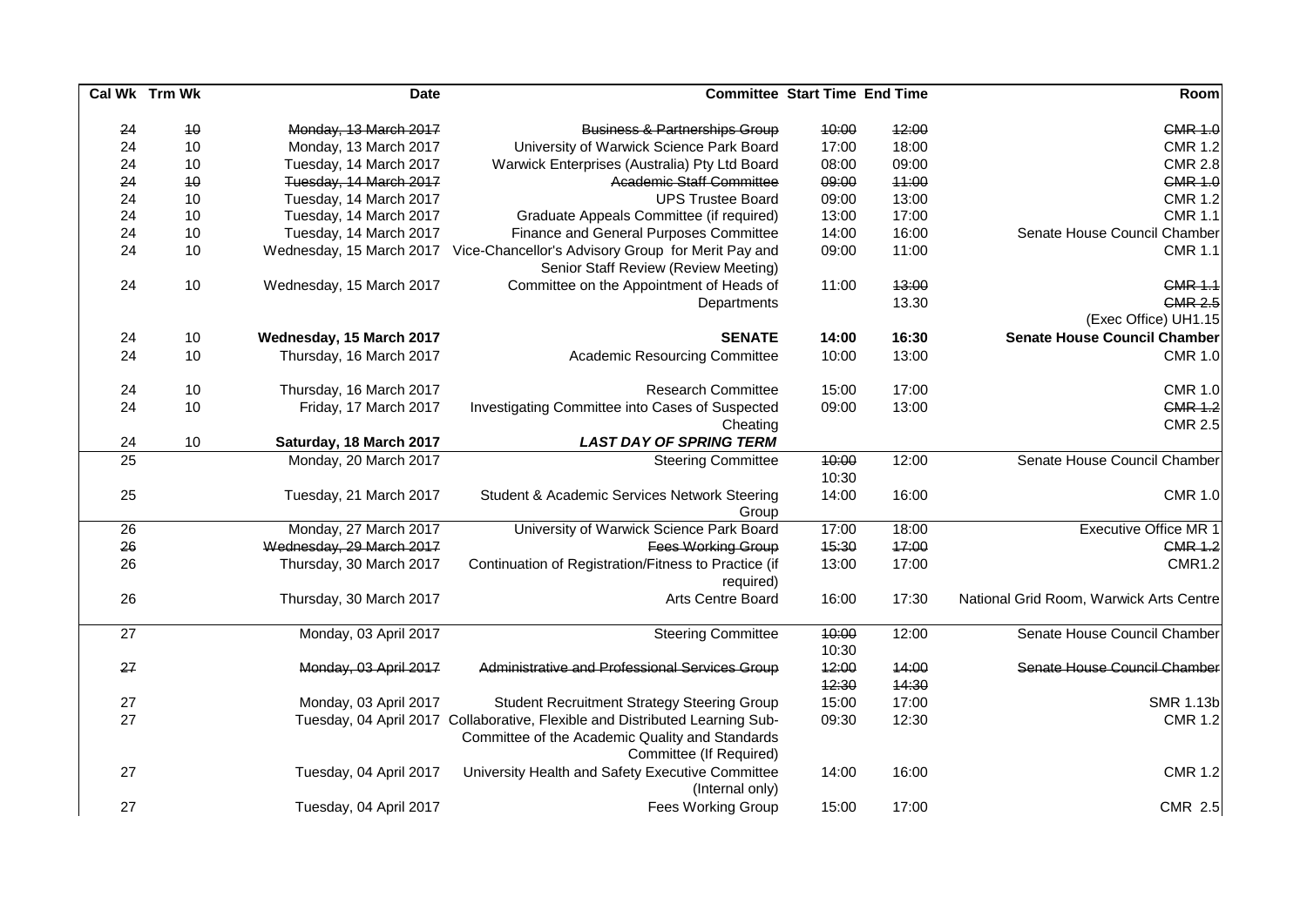| Room                         |       |                | <b>Committee Start Time End Time</b>                                                       | <b>Date</b>                | Cal Wk Trm Wk           |                 |
|------------------------------|-------|----------------|--------------------------------------------------------------------------------------------|----------------------------|-------------------------|-----------------|
| <b>CMR 2.8</b>               | 17:00 | 16:00          | <b>Warwick Ventures Limited Board</b><br>(additional meeting)                              | Tuesday, 04 April 2017     |                         | 27              |
| <b>CMR 1.1</b>               | 12:00 | 09:00          | <b>CCSG Executive Committee</b>                                                            | Friday, 07 April 2017      |                         | 27              |
| <b>CMR 1.1</b>               | 16:00 | 14:30          | <b>Warwick Ventures Limited Board</b>                                                      | Monday, 10 April 2017      |                         | $\overline{28}$ |
|                              |       |                | <b>Good Friday Bank Holiday</b>                                                            | Friday, 14 April 2017      |                         | 28              |
|                              |       |                | <b>Easter Monday Bank Holiday</b>                                                          | Monday, 17 April 2017      |                         | 29              |
|                              |       |                | <b>FIRST DAY OF SUMMER TERM</b>                                                            | Monday, 24 April 2017      | $\mathbf 1$             | 30              |
| <b>CMR 1.0</b>               | 12:00 | 40:00<br>10:30 | <b>Steering Committee</b>                                                                  | Monday, 24 April 2017      | $\mathbf{1}$            | 30              |
| <b>CMR 1.0</b>               | 14:00 | 12:00          | <b>University Estate Committee</b>                                                         | Monday, 24 April 2017      | $\mathbf{1}$            | 30              |
| Senate House Council Chamber | 47:00 | 44:00          | <b>Heads of Departments' Forum</b>                                                         | Monday, 24 April 2017      | $\ddagger$              | 30              |
| <b>SMR 1.13b</b>             | 48:00 | 47:00          | University of Warwick Science Park Board                                                   | Monday, 24 April 2017      | $\overline{1}$          | 30              |
| Meeting room 1, Exec Office  | 15.30 | 44.30          |                                                                                            |                            |                         |                 |
| <b>CMR 1.0</b>               | 16:30 | 14:30          | <b>Operational Risk Management Group</b>                                                   | Tuesday, 25 April 2017     | $\overline{1}$          | 30              |
| Senate House Council Chamber | 17:00 | 09:00          | Wednesday, 26 April 2017 Administrative and Professional Services Away Day:<br>5 Year Plan |                            | $\mathbf{1}$            | 30              |
| <b>CMR 2.5</b>               | 09:00 | 08:00          | Warwick University Enterprises (Australia) PTY Ltd<br>Board (additional meeting)           | Thursday, 27 April 2017    | $\mathbf{1}$            | 30              |
| <b>CMR 1.0</b>               | 13:00 | 09:30          | <b>Board of Graduate Studies</b>                                                           | Thursday, 27 April 2017    |                         | 30              |
| <b>CMR 1.2</b>               | 16:00 | 14:00          | <b>Capital Space and Amenities Group</b>                                                   | Thursday, 27 April 2018    |                         | 30              |
| <b>SMR 1.13b</b>             | 17:00 | 14:00          | <b>CCSG Executive Committee</b>                                                            | Thursday, 27 April 2017    | $\mathbf{1}$            | 30              |
|                              |       |                | <b>May Day Bank Holiday</b>                                                                | <b>Monday, 01 May 2017</b> | $\overline{2}$          | 31              |
| <b>CMR1.2</b>                | 13:00 | 09:00          | Continuation of Registration/Fitness to Practice (if<br>required)                          | Tuesday, 02 May 2017       | $\overline{2}$          | 31              |
| <b>CMR 1.0</b>               | 16:00 | 14:00          | Student & Academic Services Network Steering<br>Group                                      | Tuesday, 02 May 2017       | $\overline{c}$          | 31              |
| <b>CMR 1.2</b>               | 44:00 | 42:00          | Committee on the Appointment of Heads of                                                   | Wednesday, 03 May 2017     | $\overline{c}$          | 31              |
|                              | 11:00 | 09:00          | Departments                                                                                |                            |                         |                 |
| <b>CMR 1.0</b>               | 12:00 | 10:00          | University Health & Safety Committee                                                       | Wednesday, 03 May 2017     | $\overline{c}$          | 31              |
| <b>CMR 1.2</b>               | 14:00 | 43:00          | <b>Extraordinary Nominations Committee</b>                                                 | Wednesday, 03 May 2017     | $\boldsymbol{2}$        | 34              |
| <b>CMR 1.1</b>               | 17:00 | 43:00          | Investigating Committee into Cases of Suspected<br>Cheating (UG)                           | Wednesday, 03 May 2017     | $\overline{2}$          | 34              |
| <b>CMR 1.0</b>               | 16:00 | 14:00          | Financial Plan Sub-Committee of the Finance and<br><b>General Purposes Committee</b>       | Wednesday, 03 May 2017     | $\mathbf 2$             | 34              |
| <b>CMR 1.2</b>               | 47:00 | 46:00          | <b>Warwick Learning Limited</b>                                                            | Wednesday, 03 May 2017     | $\overline{\mathbf{c}}$ | 34              |
| <b>CMR 1.1</b>               | 10:30 | 08:30          | Audit and Risk Committee Deep Dive: Health &<br>Safety                                     | Thursday, 04 May 2017      | $\overline{c}$          | 31              |
| <b>CMR 1.1</b>               | 11:30 | 10:30          | Governing Instruments Review Sub-Committee                                                 | Thursday, 04 May 2017      | 2                       | 31              |
| <b>CMR 1.1</b>               | 17:00 | 13:00          | Investigating Committee into Cases of Suspected<br>Cheating (PG)                           | Thursday, 04 May 2017      | $\overline{c}$          | 31              |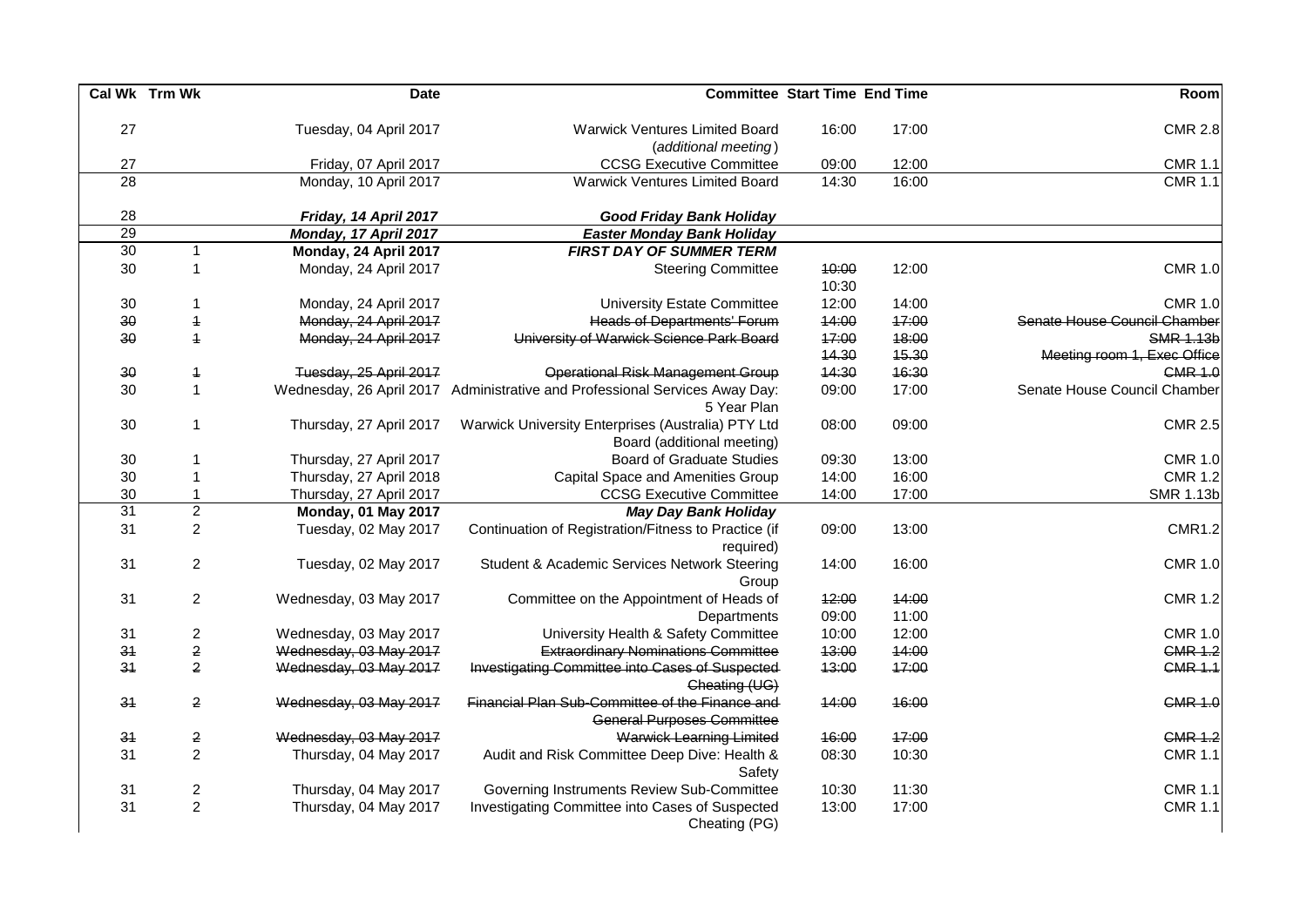|                 | Cal Wk Trm Wk             | <b>Date</b>            |                                                                                      | <b>Committee Start Time End Time</b> |                | Room                                           |
|-----------------|---------------------------|------------------------|--------------------------------------------------------------------------------------|--------------------------------------|----------------|------------------------------------------------|
| 31              | $\frac{2}{2}$             | Friday, 5 May 2017     | Extraordinary Heads of Departments' Forum                                            | 10:00                                | 11:30          | MSO.5, Zeeman Building                         |
| 34              |                           | Friday, 05 May 2017    | <b>CCSG Executive Committee</b>                                                      | 09:00                                | 42:00          | <b>CMR 1.1</b>                                 |
| 32              | $\overline{3}$            | Monday, 08 May 2017    | <b>Steering Committee</b>                                                            | 40:00<br>10:30                       | 12:00          | Senate House Council Chamber                   |
| 32              | 3                         | Monday, 08 May 2017    | Administrative and Professional Services Group                                       | 42:00<br>12:30                       | 44:00<br>14:30 | Senate House Council Chamber                   |
| 32              | 3                         | Monday, 08 May 2017    | <b>Student Recruitment Strategy Steering Group</b>                                   | 15:00                                | 17:00          | <b>CMR 1.1</b>                                 |
| 32              | 3                         | Tuesday, 09 May 2017   | Graduate Studies Committee of the Board of the<br><b>Faculty of Science</b>          | 10:30                                | 12:30          | <b>CMR 1.0</b>                                 |
| 32              | $\mathbf{3}$              | Tuesday, 09 May 2017   | Graduate Studies Committee of the Board of the<br><b>Faculty of Social Sciences</b>  | 10:30                                | 12:30          | S2.77                                          |
| 32              | $\mathbf{3}$              | Tuesday, 09 May 2017   | Graduate Studies Committee of the Board of the<br>Faculty of Medicine                | 14:00                                | 16:00          | <b>Warwick Medical School</b>                  |
| 32              | 3                         | Tuesday, 09 May 2017   | Graduate Studies Committee of the Board of the<br><b>Faculty of Arts</b>             | 14:00                                | 16:00          | <b>CMR 1.2</b>                                 |
| 32              | 3                         |                        | Tuesday, 09 May 2017 Capital Space and Amenities Group (Arts and Social<br>Sciences) | 14:00                                | 47:00          | <b>CMR 1.1</b>                                 |
| 32              | $\mathbf{3}$              | Wednesday, 10 May 2017 | Undergraduate Studies Committee of the Board of<br>the Faculty of Social Sciences    | 14:00                                | 16:00          | S1.50                                          |
| 32              | 3                         | Wednesday, 10 May 2017 | Undergraduate Studies Committee of the Board of<br>the Faculty of Science            | 14:00                                | 16:00          | <b>CMR 1.0</b>                                 |
| 32              | 3                         | Wednesday, 10 May 2017 | Undergraduate Studies Committee of the Board of<br>the Faculty of Medicine           | 14:00                                | 16:00          | <b>Warwick Medical School</b>                  |
| 32              | 3                         | Wednesday, 10 May 2017 | Undergraduate Studies Committee of the Board of<br>the Faculty of Arts               | 14:00                                | 16:00          | <b>CMR 1.1</b>                                 |
| 32              | 3                         | Wednesday, 10 May 2017 | Academic Resourcing Committee: Academic<br><b>Activities Sub-Committee</b>           | 15:00                                | 18:00          | <b>CMR 1.2</b>                                 |
| 32              | $\ensuremath{\mathsf{3}}$ | Thursday, 11 May 2017  | Academic Quality and Standards Committee                                             | 09:00                                | 12:00          | <b>CMR 1.0</b>                                 |
| 32              | 3                         | Thursday, 11 May 2017  | Graduate Appeals Committee (if required)                                             | 09:00                                | 13:00          | <b>CMR 1.2</b><br><b>CMR 2.9</b>               |
| 32              | $\ensuremath{\mathsf{3}}$ | Thursday, 11 May 2017  | <b>Community Programme Board</b>                                                     | 09:00                                | 11:00          | <b>CMR 1.2</b>                                 |
| 32              | $\mathsf 3$               | Friday, 12 May 2017    | <b>Equality and Diversity Committee</b>                                              | 14:00                                | 16:00          | <b>CMR 1.0</b>                                 |
| $\overline{33}$ | $\overline{4}$            | Monday, 15 May 2017    | Global Programme Board                                                               | 40:00                                | 12:00          | <b>CMR 1.0</b>                                 |
| 33              | $\overline{4}$            | Monday, 15 May 2017    | Faculty of Medicine Lunch                                                            | 12:00                                | 14:00          | <b>Warwick Medical School</b>                  |
| 33              | $\overline{\mathbf{4}}$   | Monday, 15 May 2017    | Board of the Faculty of Medicine                                                     | 14:00                                | 16:00          | <b>Warwick Medical School</b>                  |
| 33              | $\overline{4}$            | Tuesday, 16 May 2017   | University Health & Safety Executive Committee                                       | 09:00                                | 11:00          | <b>SMR 1.13b</b><br><b>CMR 1.2</b>             |
| 33              | 4                         | Tuesday, 16 May 2017   | Trustees of the University of Warwick Foundation<br>Fund                             | 10:00                                | 11:00          | Senate House Council Chamber<br><b>CMR 1.1</b> |
| 33              | 4                         | Tuesday, 16 May 2017   | Students' Union Liaison Group                                                        | 10:00                                | 12:00          | Students' Union                                |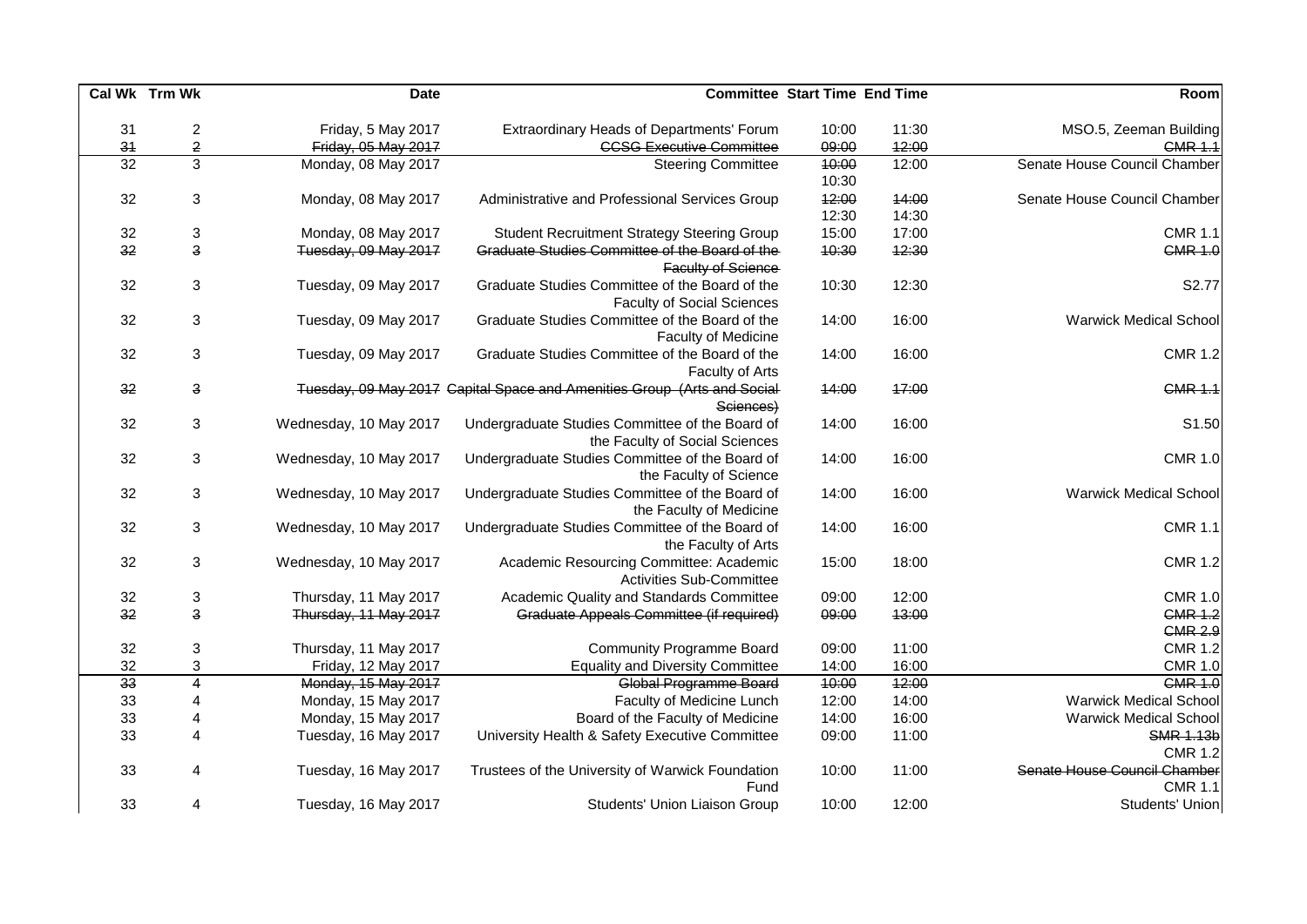| Room                                 |       |                | <b>Committee Start Time End Time</b>                                        | <b>Date</b>            | Cal Wk Trm Wk                |                 |
|--------------------------------------|-------|----------------|-----------------------------------------------------------------------------|------------------------|------------------------------|-----------------|
| D1.07 Zeeman Building                | 12:30 | 10:30          | Graduate Studies Committee of the Board of the<br><b>Faculty of Science</b> | Tuesday, 16 May 2017   | 4                            | 33              |
| Senate House Council Chamber         | 16:00 | 44:00          | Finance and General Purposes Committee (if                                  | Tuesday, 16 May 2017   | 4                            | 33              |
|                                      | 17:30 | 16:00          | required)                                                                   | Wednesday, 17 May 2017 |                              |                 |
| <b>CMR 1.0</b>                       | 12.30 | 11.00          |                                                                             | Tuesday, 16 May 2017   |                              |                 |
| Senate House                         | 14:30 | 44:00          | Audit and Risk Committee                                                    | Tuesday, 16 May 2017   | 4                            | 33              |
| <b>CMR 1.2</b>                       | 16:30 | 13.00          |                                                                             |                        |                              |                 |
| Senate House Council Chamber         | 46:00 | 14:00          | <b>Remuneration Committee</b>                                               | Wednesday, 17 May 2017 | $\overline{4}$               | 33              |
|                                      | 16:30 | 15:00          |                                                                             | Tuesday, 16 May 2017   |                              |                 |
| The Undercroft, St Mary's Guildhall, | 18:45 | 18:00          | <b>Council: Pre-Dinner Presentation</b>                                     | Tuesday, 16 May 2017   | 4                            | 33              |
| <b>Coventry</b>                      | 19:15 | 18:30          |                                                                             |                        |                              |                 |
| The Undercroft, St Mary's Guildhall, | 24:30 | <b>48:45</b>   | <b>Council: Dinner</b>                                                      | Tuesday, 16 May 2017   | 4                            | 33              |
| <b>Coventry</b>                      | 21:30 | 19:15          |                                                                             |                        |                              |                 |
| <b>Senate House Council Chamber</b>  | 14:00 | 09:00          | <b>COUNCIL</b>                                                              | Wednesday, 17 May 2017 | 4                            | 33              |
|                                      | 12:00 | 09:15          |                                                                             |                        |                              |                 |
| <b>CMR 1.0</b>                       | 12:00 | 09:00          | Board of Undergraduate Studies (if required)                                | Wednesday, 17 May 2017 | 4                            | 33              |
| CMR 1.0                              | 13:45 | 12:15          | Faculty of Social Sciences Lunch                                            | Wednesday, 17 May 2017 | 4                            | 33              |
| SMR 1.13b                            | 18:00 | 47:00          | Nominations Committee                                                       | Tuesday, 16 May 2017   | 4                            | 33              |
|                                      | 14:00 | 13:00          |                                                                             | Wednesday, 17 May 2017 |                              |                 |
| <b>CMR 1.0</b>                       | 16:00 | 14:00          | Board of the Faculty of Social Sciences                                     | Wednesday, 17 May 2017 | 4                            | 33              |
| Senate House Council Chamber         | 43:00 | 44:00          | Financial Plan Sub-Committee of the Finance and                             | Tuesday, 16 May 2017   | 4                            | 33              |
|                                      | 16:00 | 14:00          | <b>General Purposes Committee</b>                                           | Wednesday, 17 May 2017 |                              |                 |
| CMR 1.0                              | 12:00 | 09:30          | Board of the Faculty of Science                                             | Thursday, 18 May 2017  |                              | 33              |
|                                      |       | 10:00          |                                                                             |                        | 4                            |                 |
| Senate House Council Chamber         | 12:00 | 10:00          | Board of the Faculty of Arts                                                | Thursday, 18 May 2017  |                              |                 |
| Senate House Council Chamber         | 13:30 | 12:00          | Faculty of Arts Lunch                                                       | Thursday, 18 May 2017  | 4<br>$\overline{\mathbf{4}}$ | 33<br>33        |
| <b>CMR 1.0</b>                       | 13:30 | 12:00          | Faculty of Science Lunch                                                    | Thursday, 18 May 2017  | 4                            | 33              |
| CMR 1.0                              | 16:00 | 14:00          | <b>Academic Resourcing Committee</b>                                        | Thursday, 18 May 2017  | $\overline{\mathbf{4}}$      | 33              |
| <b>CMR 1.1</b>                       | 12:30 | 09:30          | Friday, 19 May 2017 Collaborative, Flexible and Distributed Learning Sub-   |                        | $\overline{4}$               | 33              |
|                                      |       |                | Committee of the Academic Quality and Standards<br>Committee                |                        |                              |                 |
| Senate House Council Chamber         | 12:00 | 40:00<br>10:30 | <b>Steering Committee</b>                                                   | Monday, 22 May 2017    | 5                            | $\overline{34}$ |
| Senate House Council Chamber         | 15:00 | 12:00          | <b>Academic Staff Committee</b>                                             | Monday, 22 May 2017    | $\sqrt{5}$                   | 34              |
| Senate House Council Chamber         | 17:00 | 15:00          | Financial Plan Sub-Committee of the Finance and                             | Monday, 22 May 2017    | $\sqrt{5}$                   | 34              |
| <b>CMR 1.1</b>                       |       |                | General Purposes Committee (Informal Internal<br>meeting)                   |                        |                              |                 |
| CMR 1.0                              | 15:30 | 13:30          | <b>Business &amp; Partnerships Group</b>                                    | Tuesday, 23 May 2017   | 5                            | 34              |
| CMR 1.0                              | 17:00 | 16:00          | Academic Resourcing Committee Meeting with<br><b>Heads of Departments</b>   | Tuesday, 23 May 2017   | $\overline{5}$               | 34              |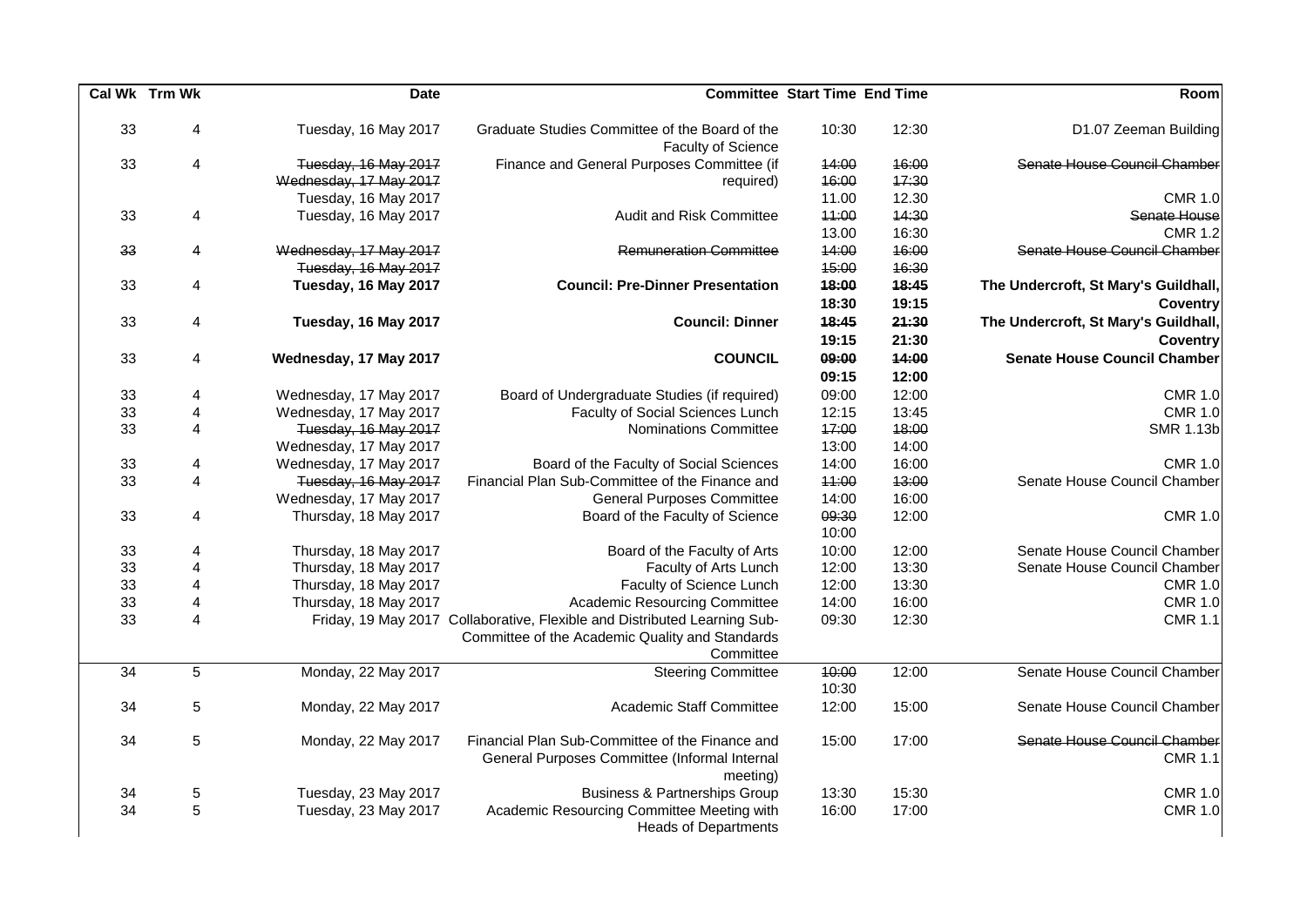|    | Cal Wk Trm Wk           | <b>Date</b>                | <b>Committee Start Time End Time</b>                                                                                                                 |       |       | Room                                           |
|----|-------------------------|----------------------------|------------------------------------------------------------------------------------------------------------------------------------------------------|-------|-------|------------------------------------------------|
| 34 | 5                       | Wednesday, 24 May 2017     | Faculty of Medicine Advisory Board Lunch                                                                                                             | 12:00 | 13:00 | <b>Warwick Medical School</b>                  |
| 34 | $\mathbf 5$             | Wednesday, 24 May 2017     | Faculty of Medicine Advisory Board                                                                                                                   | 13:00 | 17:00 | <b>Warwick Medical School</b>                  |
| 34 | 5                       |                            | Thursday, 25 May 2017 <del>Council and</del> Senate Committees Secretariat Meeting                                                                   | 10:00 | 12:00 | <b>CMR 1.0</b>                                 |
| 35 | $\,6$                   | <b>Monday, 29 May 2017</b> | <b>Spring Bank Holiday</b>                                                                                                                           |       |       |                                                |
| 35 | $\,6$                   | Tuesday, 30 May 2017       | Board of Undergraduate Studies                                                                                                                       | 09:00 | 12:00 | <b>CMR 1.0</b>                                 |
| 35 | $\,6$                   | Tuesday, 30 May 2017       | <b>Board of Graduate Studies</b>                                                                                                                     | 14:00 | 16:30 | <b>CMR 1.0</b>                                 |
| 35 | $\,6$                   | Thursday, 01 June 2017     | University of Warwick Science Park Board                                                                                                             | 11:00 | 12:00 | <b>CMR 1.1</b>                                 |
|    |                         |                            |                                                                                                                                                      |       |       | Venture Centre Conference Room 1               |
| 35 | 6                       | Thursday, 01 June 2017     | University of Warwick Science Park Concepts Ltd                                                                                                      | 12:00 | 12:30 | <b>CMR 1.1</b>                                 |
|    |                         |                            |                                                                                                                                                      |       |       | Venture Centre Conference Room 1               |
| 35 | 6                       | Thursday, 01 June 2017     | University of Warwick Science Park Innovation                                                                                                        | 13:30 | 15:30 | <b>CMR 1.1</b>                                 |
|    |                         |                            | Centre Ltd, University of Warwick Science Park                                                                                                       |       |       | Venture Centre Conference Room 1               |
|    |                         |                            | Foundation and University of Warwick Science                                                                                                         |       |       |                                                |
|    |                         |                            | Business Innovation Centre Ltd.                                                                                                                      |       |       |                                                |
| 35 | $\mathbf 6$             | Thursday, 01 June 2017     | <b>Fees Working Group</b>                                                                                                                            | 15:30 | 47:00 | <b>CMR 1.2</b>                                 |
| 35 | $\,6$                   | Friday, 02 June 2017       | <b>CCSG Executive Committee</b>                                                                                                                      | 09:00 | 12:00 | <b>CMR 1.1</b>                                 |
| 35 | $6\overline{6}$         | Monday, 05 June 2017       | Warwick Enterprises (Australia) Pty Ltd Board                                                                                                        | 08:00 | 09:00 | <b>CMR 2.5</b>                                 |
| 36 | $\overline{7}$          | Monday, 05 June 2017       | <b>Senate Steering Committee</b>                                                                                                                     | 40:00 | 12:00 | Senate House Council Chamber                   |
|    |                         |                            |                                                                                                                                                      | 10:30 |       |                                                |
| 36 | $\mathbf{7}$            | Monday, 5 June 2017        | Administrative and Professional Services Group                                                                                                       | 12:00 | 44:00 | Senate House Council Chamber                   |
|    |                         | Tuesady, 6 June 2017       |                                                                                                                                                      | 12:30 | 44:30 |                                                |
| 36 | $\overline{7}$          | Monday, 05 June 2017       | <b>Budget Steering Group</b>                                                                                                                         | 13:00 | 15:00 | Senate House Council Chamber<br><b>CMR 1.2</b> |
| 36 | $\overline{7}$          | Monday, 05 June 2017       | Financial Plan Sub-Committee of the Finance and                                                                                                      | 45:00 | 47:00 | Senate House Council Chamber                   |
|    |                         |                            | General Purposes Committee (Informal Internal                                                                                                        | 45.30 | 17.30 | <b>CMR 1.1</b>                                 |
|    |                         |                            | meeting)                                                                                                                                             | 16.30 |       |                                                |
| 36 | 7                       | Wednesday, 07 June 2017    | <b>Research Committee</b>                                                                                                                            | 09:30 | 11:30 | <b>CMR 1.0</b>                                 |
| 36 | $\overline{7}$          | Wednesday, 07 June 2017    | <b>Warwick Learning Limited</b>                                                                                                                      | 11:30 | 12:30 | <b>CMR 1.1</b>                                 |
| 36 | $\overline{7}$          | Wednesday, 07 June 2017    | <b>Warwick Ventures Limited Board</b>                                                                                                                | 12:30 | 14:00 | <b>CMR 1.2</b>                                 |
| 36 | $\overline{\mathbf{7}}$ | Wednesday, 07 June 2017    | <b>Operational Risk Management Group</b>                                                                                                             | 14:00 | 16:00 | <b>CMR 1.0</b>                                 |
| 36 | $\overline{r}$          | Thursday, 08 June 2017     | <b>CCSG Advisory Board</b>                                                                                                                           | 09:00 | 44:30 | <b>CMR 1.2</b>                                 |
| 36 | $\overline{7}$          |                            | Thursday, 08 June 2017 Warwick University Training Ltd., Warwick University<br>Services Ltd. and Warwick University Enterprises Ltd<br><b>Boards</b> | 11:30 | 13:30 | <b>CMR 1.2</b>                                 |
| 36 | $\overline{7}$          | Thursday, 08 June 2017     | Capital Space and Amenities Group (Annual<br>Accommodation Round)                                                                                    | 15:00 | 17:00 | <b>CMR 1.1</b>                                 |
| 36 |                         | Friday, 09 June 2017       | Graduate Appeals Committee (if required)                                                                                                             | 09:00 | 13:00 | <b>CMR 1.1</b>                                 |
| 37 | $\overline{8}$          | Monday, 12 June 2017       | Research Governance and Ethics Committee                                                                                                             | 10:00 | 12:00 | <b>CMR 1.2</b>                                 |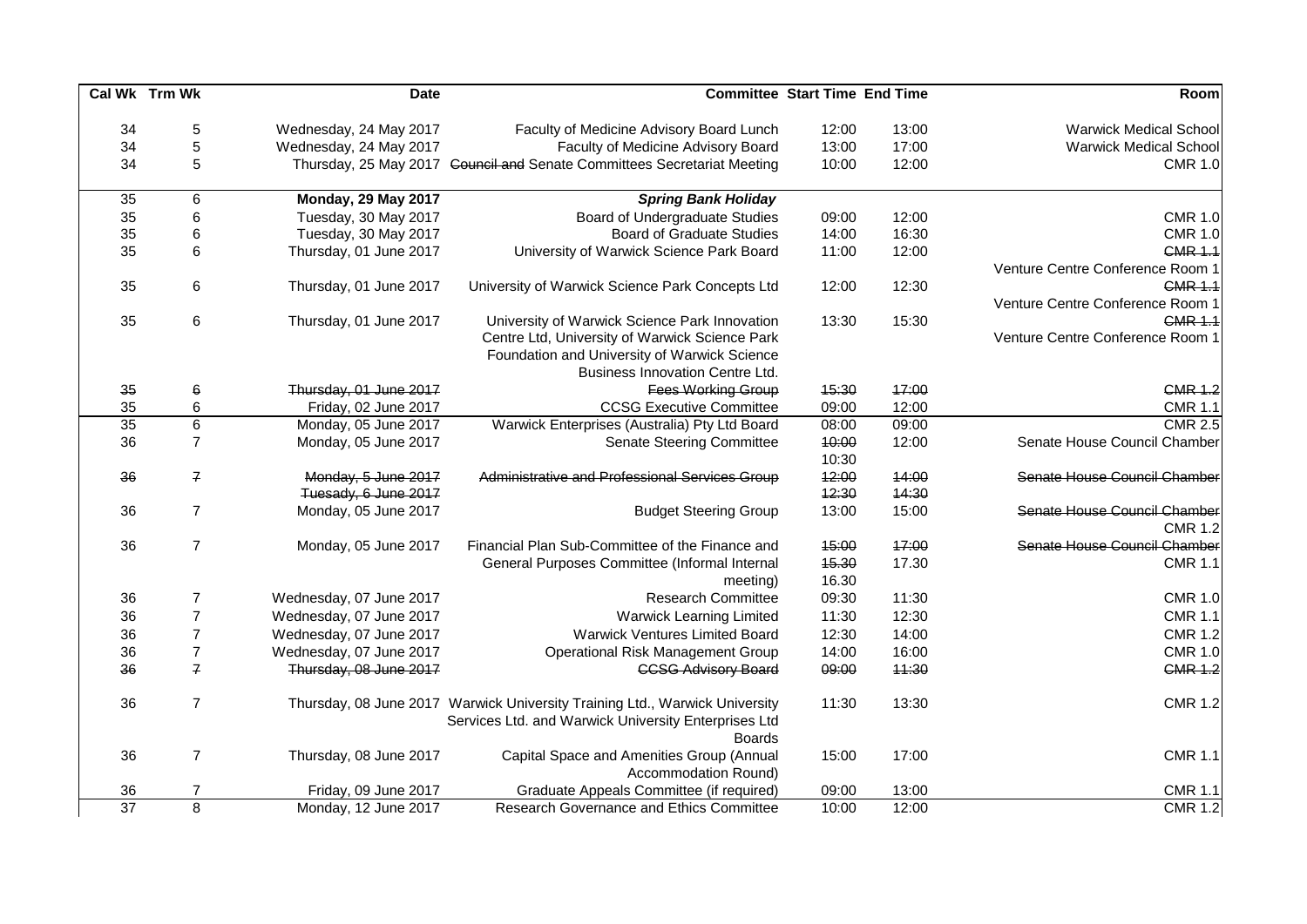| Room                                |         |                | <b>Committee Start Time End Time</b>                                                 | <b>Date</b>             | Cal Wk Trm Wk    |    |
|-------------------------------------|---------|----------------|--------------------------------------------------------------------------------------|-------------------------|------------------|----|
| <b>CMR 1.1</b>                      | 17:00   | 13:00          | Investigating Committee into Cases of Suspected<br>Cheating                          | Monday, 12 June 2017    | $\bf 8$          | 37 |
| <b>CMR 1.0</b>                      | 17:00   | 14:00          | Academic Quality and Standards Committee                                             | Monday, 12 June 2017    | $\bf8$           | 37 |
| <b>CMR 1.2</b>                      | 13:00   | 09:00          | <b>UPS Trustee Board</b>                                                             | Tuesday, 13 June 2017   | $\bf 8$          | 37 |
| <b>CMR 1.1</b>                      | 13:30   | 12:30          | <b>Honorary Degrees Committee</b>                                                    | Tuesday, 13 June 2017   | $\bf 8$          | 37 |
| <b>CMR 1.1</b>                      | 14:30   | 13:30          | <b>Investment Sub-Committee</b>                                                      | Tuesday, 13 June 2017   | 8                | 37 |
|                                     | 15:30   |                |                                                                                      |                         |                  |    |
| <b>CMR 1.1</b>                      | 15:30   | 44:30          | Nominations Committee                                                                | Tuesday, 13 June 2017   | $\pmb{8}$        | 37 |
| <b>CMR 1.1</b>                      | 17:30   | 15:30          | Financial Plan Sub-Committee of the Finance and<br><b>General Purposes Committee</b> | Tuesday, 13 June 2017   | $\bf 8$          | 37 |
| <b>CMR 1.0</b>                      | All day | All day        | Foundation Degree Board of Examiners                                                 | Wednesday, 14 June 2017 | 8                | 37 |
| Senate House Council Chamber        | 13:00   | 11:00          | Heads of Departments' Forum                                                          | Wednesday, 14 June 2017 | $\bf 8$          | 37 |
| <b>Senate House Council Chamber</b> | 16:30   | 14:00          | <b>SENATE</b>                                                                        | Wednesday, 14 June 2017 | 8                | 37 |
| <b>CMR 1.0</b>                      | 17:00   | 14:00          | Academic Resourcing Committee                                                        | Thursday, 15 June 2017  | 8                | 37 |
| <b>CMR 1.2</b>                      | 13:00   | 09:00          | Investigating Committee into Cases of Suspected<br>Cheating                          | Monday, 19 June 2017    | 9                | 38 |
| Senate House Council Chamber        | 12:00   | 10:00<br>10:30 | <b>Steering Committee</b>                                                            | Monday, 19 June 2017    | 9                | 38 |
| Oculus - OCO.05                     | 13:30   | 12:00          | Administrative and Professional Services Group                                       | Monday, 19 June 2017    | 9                | 38 |
| <b>SMR 1.13b</b>                    | 14:00   | 12:00          | <b>Student Recruitment Strategy Steering Group</b>                                   | Monday, 19 June 2017    | $\boldsymbol{9}$ | 38 |
| <b>CMR 1.2</b>                      | 17:00   | 13:00          | Investigating Committee into Cases of Suspected                                      | Monday, 19 June 2017    | $\boldsymbol{9}$ | 38 |
|                                     |         |                | Cheating                                                                             |                         |                  |    |
| <b>CMR 1.2</b>                      | 12:00   | 10:00          | <b>Art Collection Committee</b>                                                      | Thursday, 22 June 2017  | $\boldsymbol{9}$ | 38 |
| <b>CMR 1.1</b>                      | 16:00   | 14:00          | Joint Consultative Committee                                                         | Thursday, 22 June 2017  | $\boldsymbol{9}$ | 38 |
| <b>CMR 1.0</b>                      | All day | All day        | Foundation Degree Board of Examiners                                                 | Friday, 23 June 2017    | $\boldsymbol{9}$ | 38 |
| <b>CMR 1.1</b>                      | 13:00   | 09:00          | <b>Aegrotat Committee</b>                                                            | Monday, 26 June 2017    | 10               | 39 |
| Senate House Council Chamber        | 12:00   | 40:00          | <b>Senate Steering Committee</b>                                                     | Monday, 26 June 2017    | 10               | 39 |
| <b>CMR 1.0</b>                      |         | 10:30          |                                                                                      |                         |                  |    |
| Senate House Council Chamber        | 14:00   | 12:00          | <b>University Estate Committee</b>                                                   | Monday, 26 June 2017    | 10               | 39 |
| <b>CMR 1.0</b>                      | 13.30   |                |                                                                                      |                         |                  |    |
| Senate House Council Chamber        | 47:00   | 15:00          | Finance and General Purposes Committee                                               | Monday, 26 June 2017    | 10               | 39 |
| <b>CMR 1.0</b>                      | 16:00   | 14:00          |                                                                                      |                         |                  |    |
| <b>CMR 1.0</b>                      | 13:00   | 10:00          | Wednesday, 28 June 2017 First Year Board of Examiners for the Faculty of Arts        |                         | 10               | 39 |
| <b>CMR 1.1</b>                      | 16:00   | 14:00          | Capital Space and Amenities Group                                                    | Wednesday, 28 June 2017 | 10               | 39 |
| R0.3/4                              | 13:00   | 10:00          | First Year Board of Examiners for the Faculty of<br><b>Social Sciences</b>           | Thursday, 29 June 2017  | 10               | 39 |
| <b>CMR 1.0</b>                      | 12:00   | 09:00          | First Year Board of Examiners for the Faculty of<br>Science                          | Thursday, 29 June 2017  | 10               | 39 |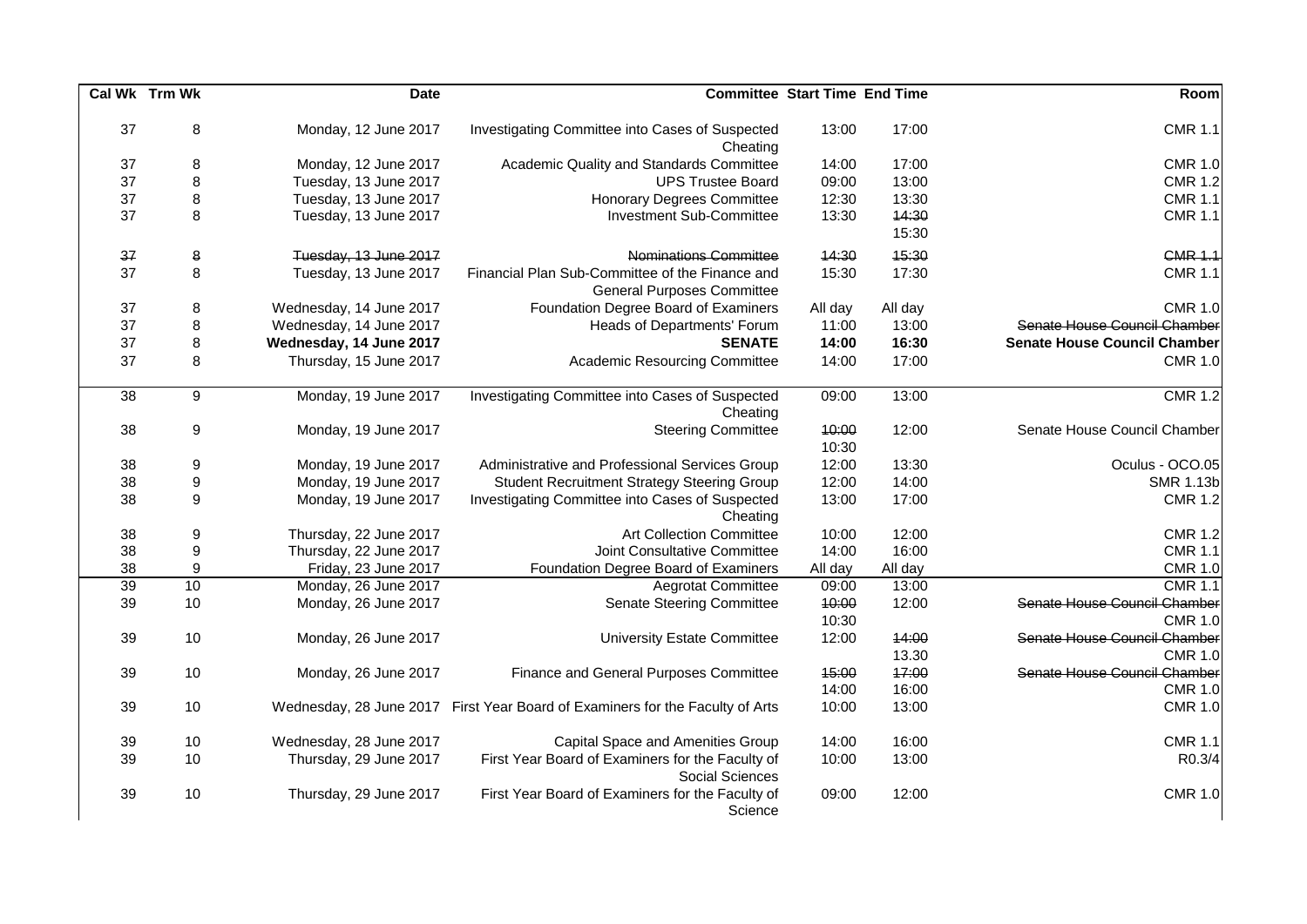|                 | Cal Wk Trm Wk | <b>Date</b>                      | <b>Committee Start Time End Time</b>                                         |                |                | Room                                    |
|-----------------|---------------|----------------------------------|------------------------------------------------------------------------------|----------------|----------------|-----------------------------------------|
| 39              | 40            | Thursday, 29 June 2017           | <b>Arts Centre Board</b>                                                     | 16:00          | 47:30          | National Grid Room, Warwick Arts Centre |
| 39              | 10            | Friday, 30 June 2017             | University of Warwick International Foundation<br>Programme Board of Studies | 09:30          | 12:30          | <b>CMR 1.0</b>                          |
| 39              | 10            | Saturday, 01 July 2017           | <b>LAST DAY OF SUMMER TERM</b>                                               |                |                |                                         |
| 40              |               | Monday, 03 July 2017             | University Health and Safety Executive Committee<br>(Internal only)          | 10:00          | 12:00          | <b>CMR 1.1</b>                          |
| 40              |               | Monday, 03 July 2017             | Administrative and Professional Services Group                               | 12:00<br>42:30 | 14:00          | <b>CMR 1.0</b>                          |
| 40              |               | Monday, 03 July 2017             | <b>Graduate Appeals Committee</b>                                            | 14:00          | 47:00          | <b>GMR 1.1</b>                          |
| 40              |               | Wednesday, 05 July 2017          | <b>Community Programme Board</b>                                             | 10:00          | 12:00          | <b>CMR 1.0</b>                          |
| 40              |               | Wednesday, 05 July 2017          | <b>SENATE</b>                                                                | 14:00          | 17:00          | <b>Senate House Council Chamber</b>     |
| 40              |               | Thursday, 06 July 2017           | Fees Working Group                                                           | 15:30          | 17:00          | <b>CMR 1.2</b>                          |
| 40              |               | Friday, 07 July 2017             | <b>CCSG Executive Committee</b>                                              | 09:00          | 12:00          | <b>CMR 1.1</b>                          |
| 41              |               | Monday, 10 July 2017             | <b>Steering Committee</b>                                                    | 40:00<br>10:30 | 12:00          | Senate House Council Chamber            |
| 41              |               | Monday, 10 July 2017             | Student & Academic Services Network Steering<br>Group                        | 14:00          | 16:00          | <b>CMR 1.0</b>                          |
| 41              |               | Tuesday, 11 July 2017            | Committee on the Appointment of Heads of<br>Departments                      | 11:30          | 13:00          | <b>CMR 1.2</b>                          |
| 41              |               | Tuesday, 11 July 2017            | <b>Audit and Risk Committee</b>                                              | 13:00          | 16:30          | <b>CMR 1.1</b>                          |
| 41              |               | Tuesday, 11 July 2017            | <b>Nominations Committee</b>                                                 | 47:00          | 48:00          | <b>CMR 1.2</b>                          |
|                 |               |                                  |                                                                              | 46.45          | 17.30          |                                         |
| 41              |               | Tuesday, 11 July 2017            | <b>Council: Pre-Meeting Presentation</b>                                     | 18:00          | 18:45          | <b>TBC</b>                              |
| 41              |               | Tuesday, 11 July 2017            | <b>Council: Dinner</b>                                                       | 18:45          | 21:30          | <b>TBC</b>                              |
| 41              |               | Wednesday, 12 July 2017          | <b>COUNCIL</b>                                                               | 09:00          | 14:00          | <b>Senate House Council Chamber</b>     |
| 41              |               | Wednesday, 12 July 2017          | <b>Remuneration Committee</b>                                                | 14:00          | 17:00          | <b>CMR 1.1</b><br><b>SMR 1.13b</b>      |
| 43              |               | 24/07/2017<br>Friday, 14/07/2017 | Students' Union Liaison Group                                                | 44:00<br>09.30 | 46:00<br>11.30 | <b>CMR 1.0</b>                          |
| 42              |               | Monday, 17 July 2017             | Degree Congregation                                                          |                |                |                                         |
| 42              |               | Tuesday, 18 July 2017            | Degree Congregation                                                          |                |                |                                         |
| 42              |               | Wednesday, 19 July 2017          | Degree Congregation                                                          |                |                |                                         |
| 42              |               | Thursday, 20 July 2017           | Degree Congregation                                                          |                |                |                                         |
| 42              |               | Friday, 21 July 2017             | Degree Congregation                                                          |                |                |                                         |
| 42              |               | Saturday, 22 July 2017           | Degree Congregation                                                          |                |                |                                         |
| $\overline{43}$ |               | Monday, 24 July 2017             | <b>Steering Committee</b>                                                    | 40:00<br>10:30 | 42:00          | Senate House Council Chamber            |
| 43              |               | Monday, 24 July 2017             | <b>Student Recruitment Strategy Steering Group</b>                           | 12:00          | 14:00          | <b>SMR 1.13b</b>                        |